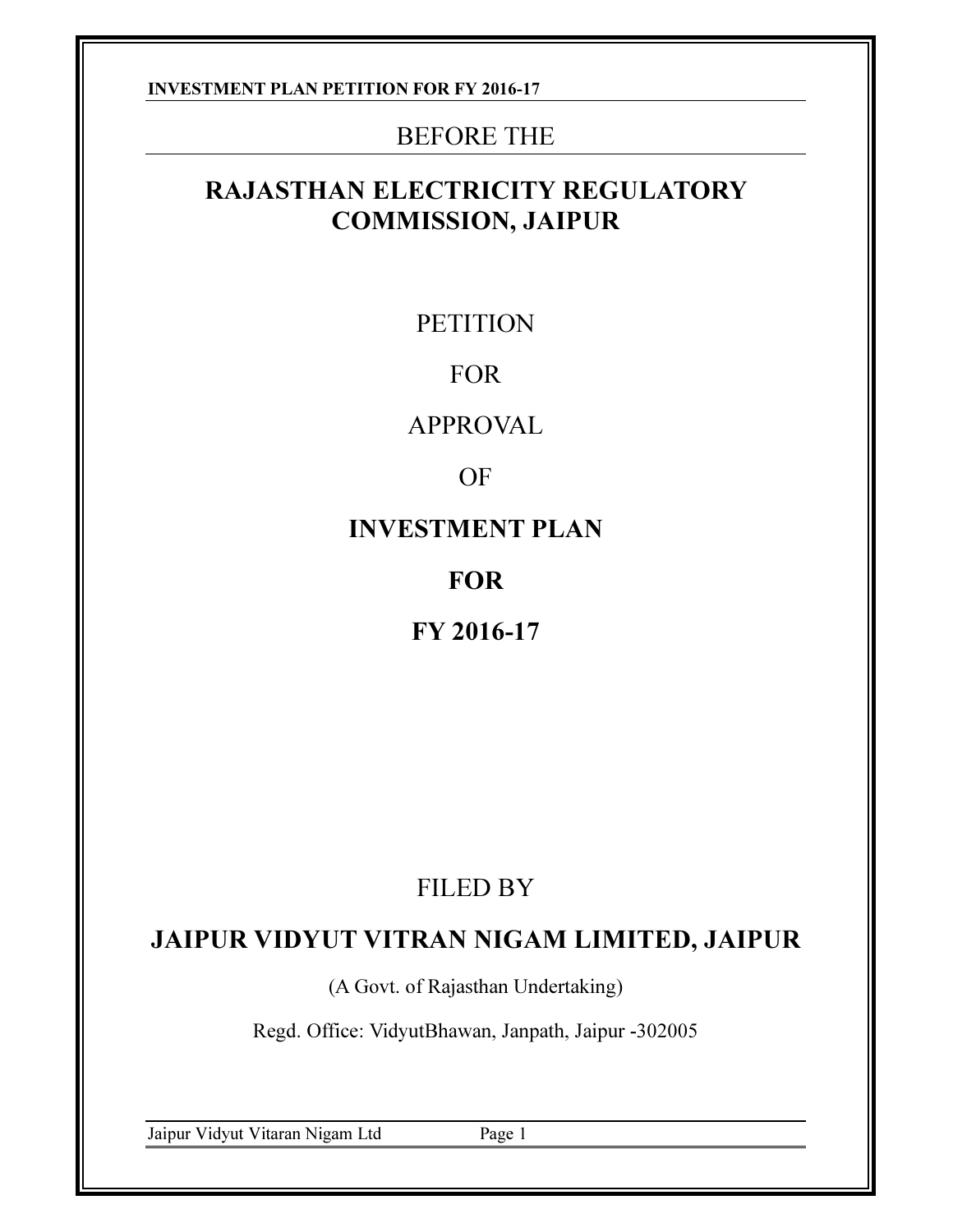#### BEFORE THE RAJASTHAN ELECTRICITY REGULATORY COMMISSION

Jaipur

Filing No…………

Case No…………

IN THE MATTER OF: A petition for approval of proposed investment plan under Section 181(zp) of Electricity Act, 2003 read with the Rajasthan Electricity Regulatory Commission (Investment Approval) Regulations, 2006.

AND

IN THE MATTER OF Jaipur VidyutVitran Nigam Ltd. Jaipur

#### THE HUMBLE APPLICANT ABOVE NAMED MOST RESPECTFULLY SHOWETH:

- A. The Petitioner 'Jaipur VidyutVitran Nigam Ltd. (JVVNL)' is a distribution licensee for distribution and supply of electricity for the areas notified by the Government of Rajasthan (GOR) under the Rajasthan Power Sector Reforms Transfer Scheme, 2000. From the erstwhile Rajasthan State Electricity Board, JVVNL has been allotted twelve numbers of the circles of Jaipur, Alwar, Bharatpur, Dholpur, Dausa, Karauli, Jhalawar, Baran, Kota, Bundi, SawaiMadhopur and Tonk.
- B. This is an application for approval of proposed investment plan for FY 2016-17, under Section 181(zp) of the Electricity Act 2003, read with the Rajasthan Electricity Regulatory Commission (Investment Approval) Regulations, 2006.
- C. Jaipur VidyutVitaran Nigam Limited (henceforth referred to as "JVVNL" or "Petitioner") is submitting its proposed Investment Plan Petition for the FY 2016-17.
- D. Prayer to the Hon,ble Commission:
	- a) To invoke the power conferred to it under section 181 of electricity Act-2003 to be read with RERC (Investment Approval) Regulation 2006 and to admit the petition seeking approval of investment plan for FY 2016-17.
	- b) To pass any order as the Hon'ble Commission may deem fit and appropriate under the circumstances of the case and in the interest of justice.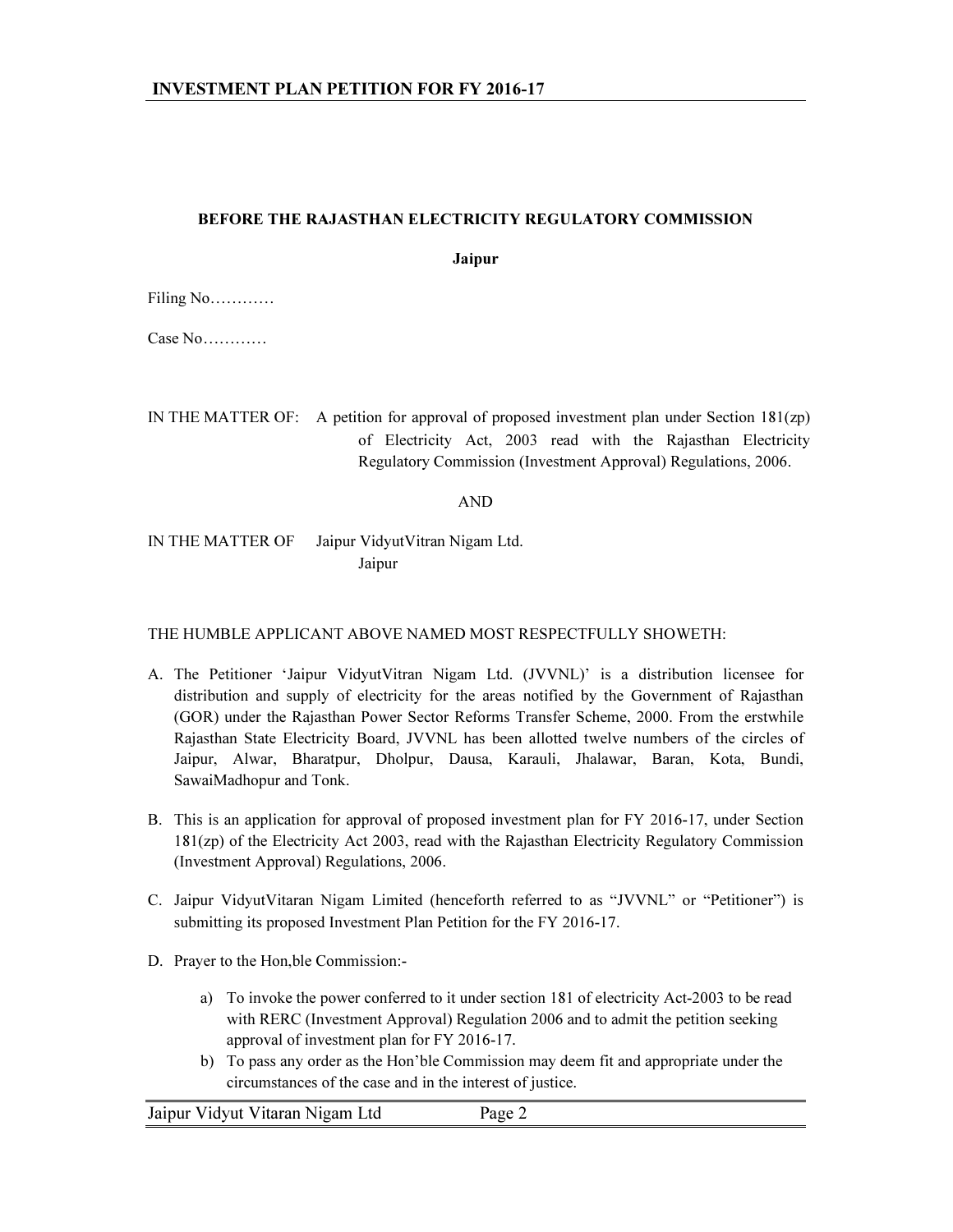- c) To condone any error/omission and to give opportunity to rectify the same.
- d) To permit the petitioner to make further submission, addition and alteration to this petition as may be necessary from time to time.

Deponent

Date:- Place:- Jaipur

#### Notes:

In this Petition:

- All currency figures used in this Petition, unless specifically stated otherwise, are in Rs Cr and energy figures are in Million Units (MUs).
- For the purpose of presentation, figures given in the table are shown as rounded off. However for calculation purpose, actual figures have been considered.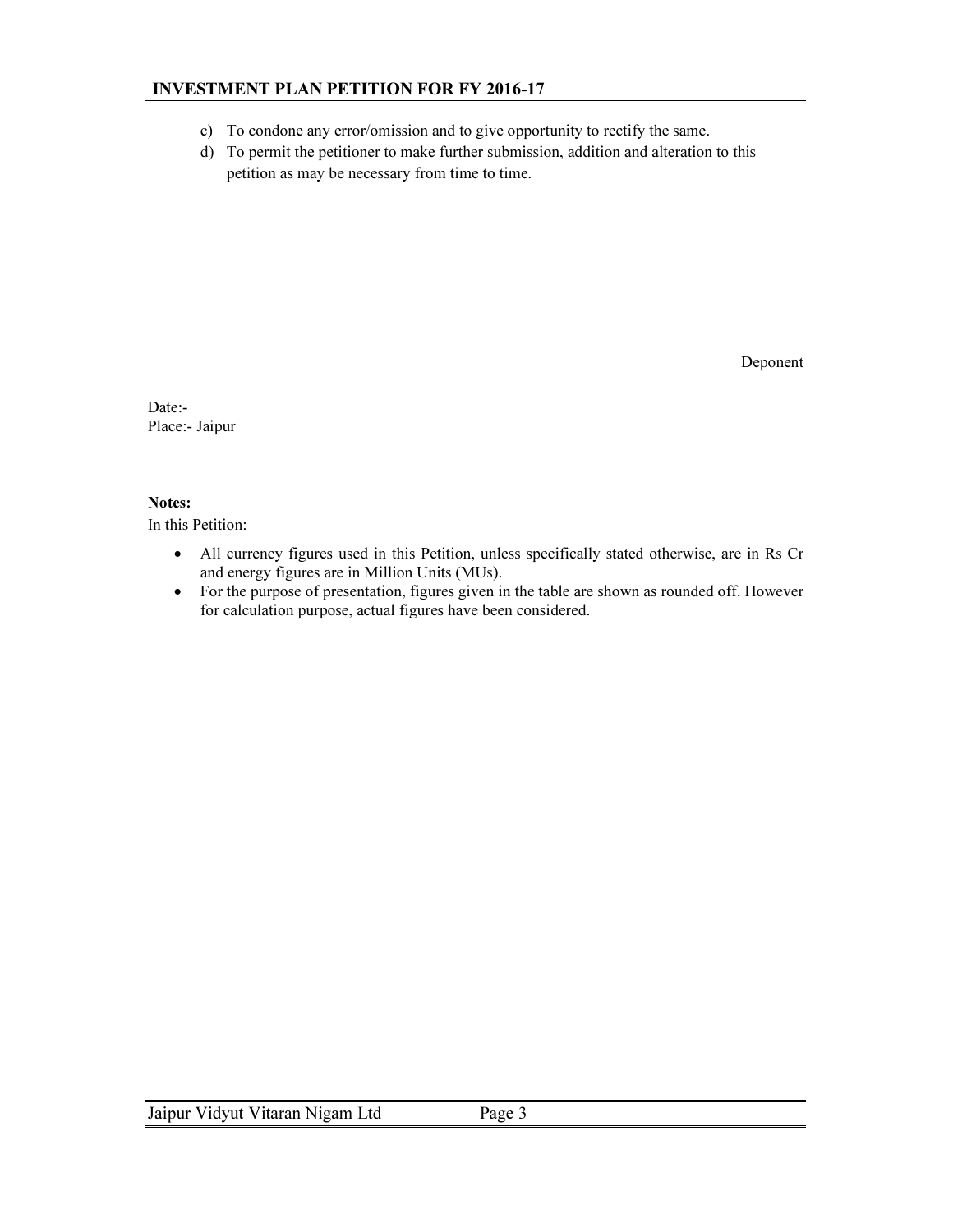|  | <b>List of Abbreviations</b> |  |
|--|------------------------------|--|
|  |                              |  |

| <b>CERC</b>          | Central Electricity Regulatory Commission                              |
|----------------------|------------------------------------------------------------------------|
| Discom               | Distribution Company                                                   |
| EA 2003              | Electricity Act, 2003                                                  |
| <b>FY</b>            | <b>Financial Year</b>                                                  |
| FY 15                | Financial Year 2014-2015                                               |
| FY 16                | Financial Year 2015-16                                                 |
| <b>FY 17</b>         | Financial Year 2016-17                                                 |
| GoI                  | Government of India                                                    |
| GoR                  | Government of Rajasthan                                                |
| JaipurDiscom, JVVNL  | Jaipur Vidyut Vitran Nigam Ltd.                                        |
| kVA                  | Kilo Volt Ampere                                                       |
| kW                   | Kilo Watt                                                              |
| kWh                  | Kilo Watt Hour or Unit                                                 |
| Kms                  | Kilometres                                                             |
| <b>MVA</b>           | Mega Volt Ampere                                                       |
| <b>PFC</b>           | Power Finance Corporation                                              |
| <b>R-APDRP</b>       | Restructured Accelerated Power Development and Reforms Programme       |
| Regulations          | RERC (Terms & Conditions for Determination of Tariff) Regulation, 2009 |
| RERC, Commission     | Rajasthan Electricity Regulatory Commission                            |
| <b>REC</b>           | Rural Electrification Corporation                                      |
| <b>RGGVY</b>         | Rajeev Gandhi GrameenVidyutikaranYojana                                |
| <b>DDUGJY</b>        | DeendayalUpadhyaya Gram JyotiYojana                                    |
| <b>IPDS</b>          | <b>Integrated Power Development Scheme</b>                             |
| Rs.                  | <b>Indian Rupees</b>                                                   |
| <b>MMSLVY</b>        | MukhyaMatriSabkeLiyeVidyutYojna                                        |
| <b>FIP</b>           | Feeder Improvement Programme                                           |
| <b>SIP</b>           | Sub-Station Improvement Programme                                      |
| RSEB/Board           | Rajasthan State Electricity Board                                      |
| The licensee/utility | Jaipur Vidyut Vitran Nigam Ltd.                                        |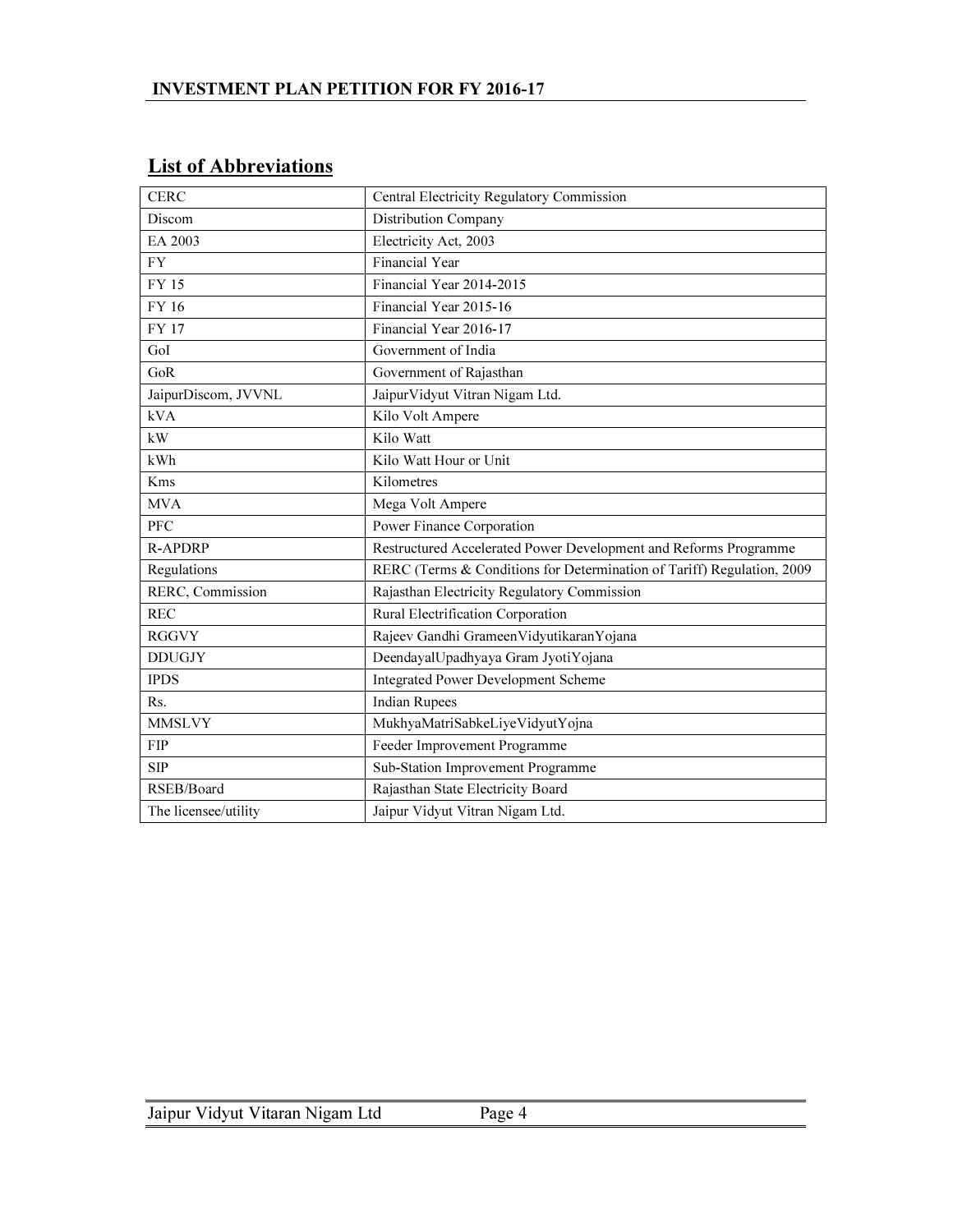## TABLE OF CONTENTS

| A1: |  |
|-----|--|
| A2: |  |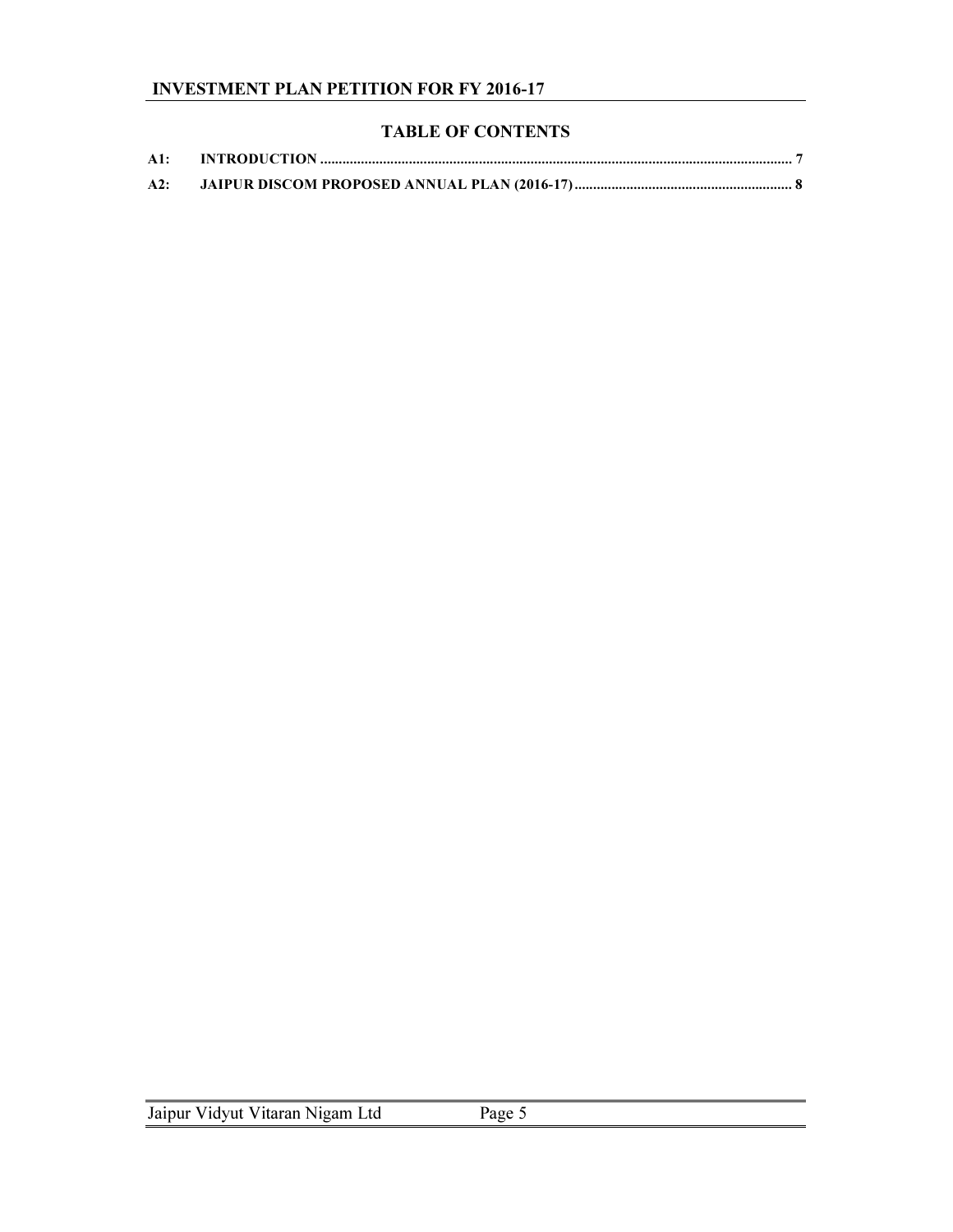## LIST OF TABLES

| TABLE 2: MOBILIZATION OF PLAN RESOURCES FY 2016-17 AND REVISED RESOURCES FOR FY 2015-16  8 |  |
|--------------------------------------------------------------------------------------------|--|
| TABLE 3: PHYSICAL TARGETS FOR SUB-TRANSMISSION AND DISTRIBUTION WORKS FOR FY 2016-17  10   |  |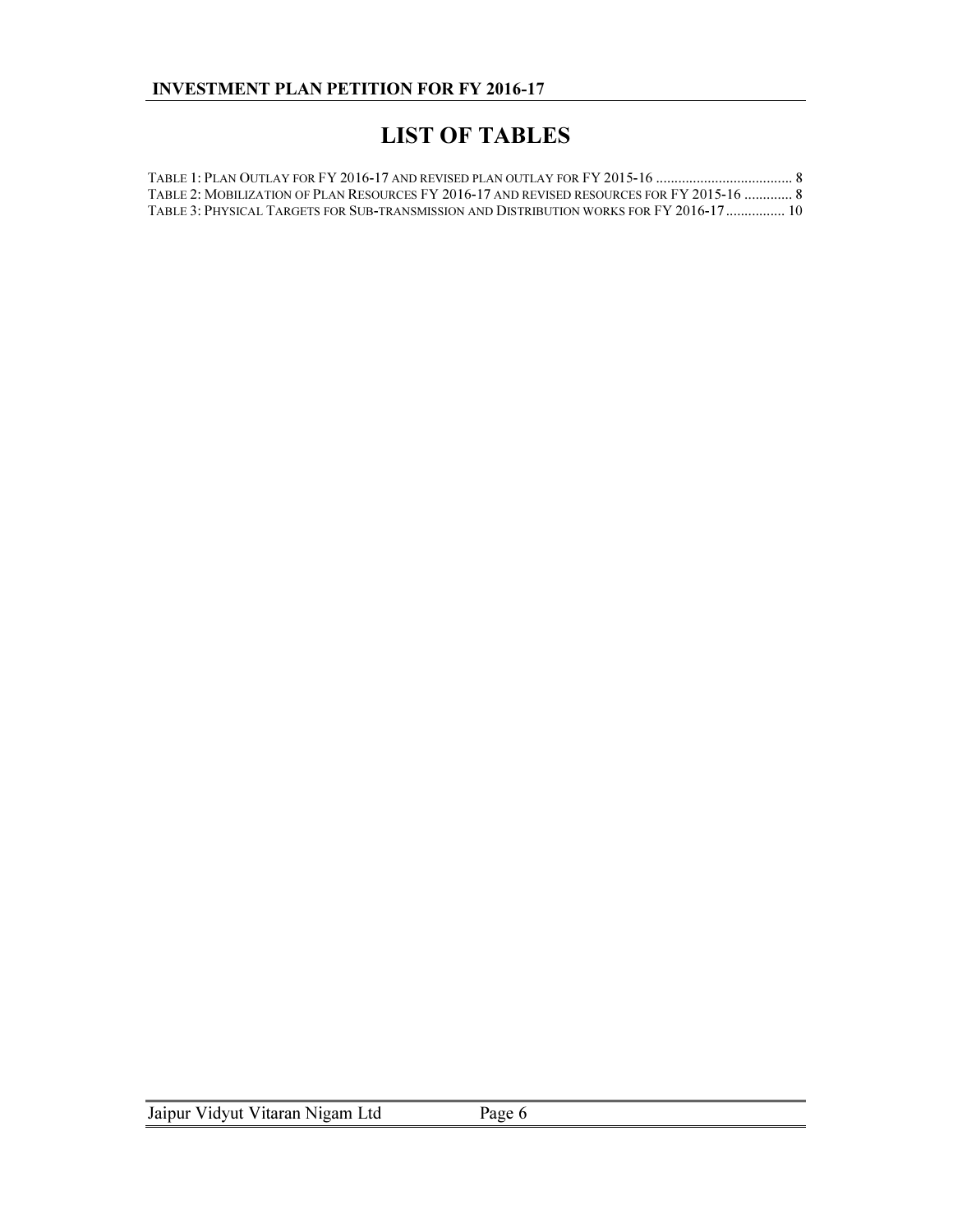## A1: INTRODUCTION

- 1.1 Section 181(zp) of the Electricity Act, 2003 empowers the State Regulatory Commissions (RERC in this case) to specify the terms and conditions for the determination of capital / additional capital investment as per provisions of the Rajasthan Electricity Regulatory Commission (Terms and Conditions for Determination of Tariff) Regulations, 2004. As per the provisions of the Act, while prescribing regulations for the licensees in the state, the State Commission would also be guided by the regulations prescribed by Central Electricity Regulatory Commission.
- 1.2 The Central Electricity Regulatory Commission has issued revised regulations on July 18, 2006 Based on revised regulations issued by CERC, Rajasthan Electricity Regulatory Commission (RERC) has revised the earlier RERC (Terms and Conditions for Determination of Tariff) Regulation 2004 and The Rajasthan Electricity Regulatory Commission (Investment Approval) Regulations,2006.
- 1.3 The following sections explain in detail the basis and forecasts of the following elements for FY 2016-17:
	- Scheme wise provision for capital expenditure
	- Provision for Sub transmission and Distribution
	- Provision for Rural Electrification programme
	- Cost of new scheme and funding
- 1.4 In the proposed investment plan the annual plan allocation for the FY 2016-17 approved by the Planning Department of Government of Rajasthan (GOR) is Rs. 1807.46 Cr. Also the annual plan allocation for FY 2015-16 which was originally submitted as Rs 1424.59 Cr has been revised to Rs1360.74 Cr because of the works being done in three new schemes namely MukhyaMantriSabkeLiyeVidyutYojna (MMSLVY), Feeder Improvement Programme (FIP) and Sub-Station Improvement Programme (SIP).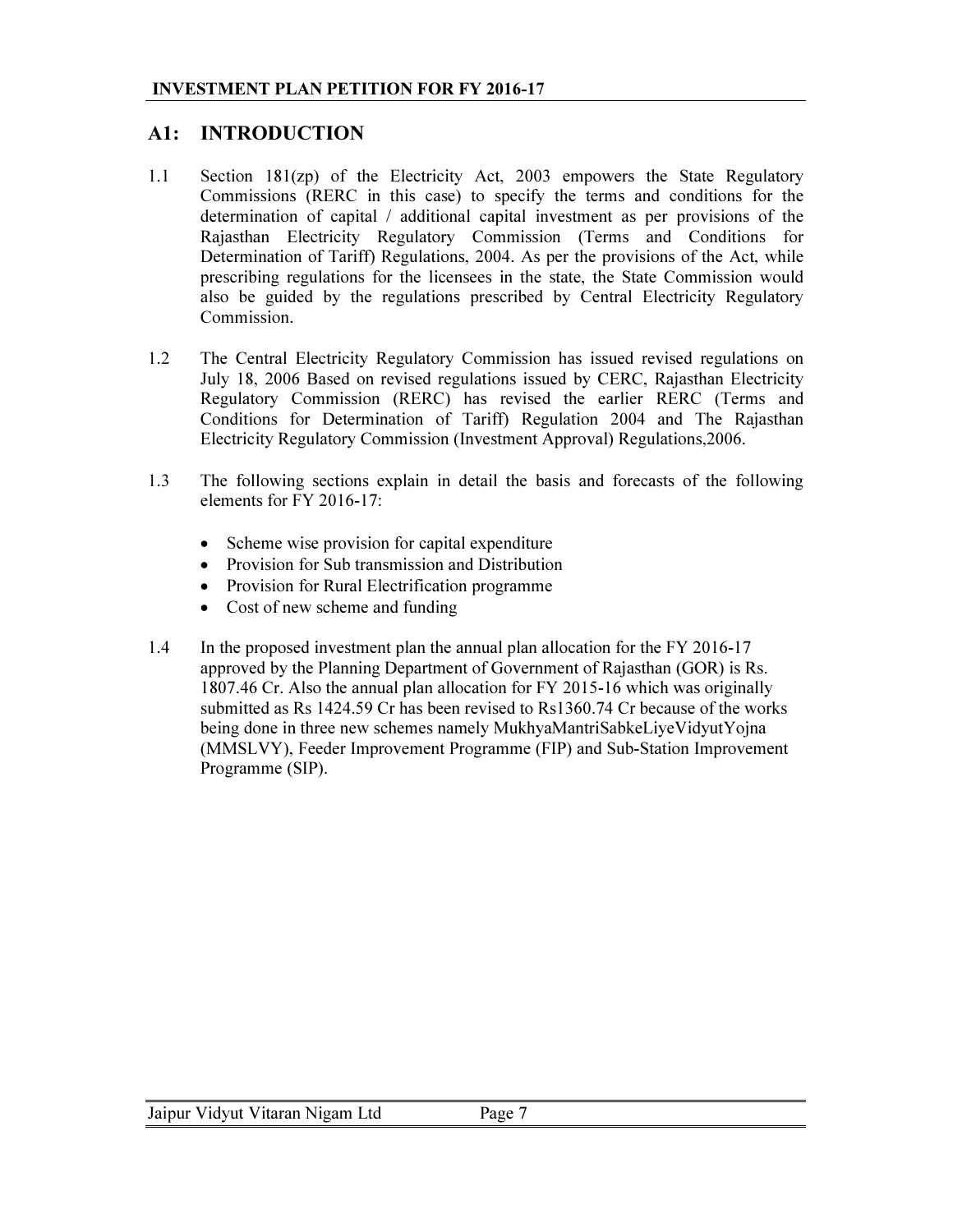## A2: JAIPUR DISCOM PROPOSED ANNUAL PLAN (2016-17)

#### Proposed Annual Plan (FY 2016-17)

2.1 Jaipur Discom, Jaipur proposes annual plan of Rs 1807.46 Cr for FY 2016-17, and a revised plan of Rs1360.74Cr for FY 2015-16. The resources for the plan provisions have also been proposed accordingly. The provision for capital expenditure to be incurred under planned activity during 2016-17 is as under:

| Name of scheme                                       | <b>Cost of Scheme</b> |                           |            |  |
|------------------------------------------------------|-----------------------|---------------------------|------------|--|
|                                                      | Original FY 2015-16   | <b>Revised FY 2015-16</b> | FY 2016-17 |  |
| Sub-Transmission & Distribution                      | 470.00                | 604.76                    | 302.27     |  |
| <b>Rural Electrification Works</b>                   | 275.00                | 353.85                    | 275.00     |  |
| Rajiv Gandhi Grameen Vidyutikaran. Yojana            | 175.00                | 100.00                    | 152.00     |  |
| R-APDRP-A                                            | 53.88                 | 37.23                     | 100.27     |  |
| R-APDRP-B                                            | 111.23                | 102.29                    | 135.28     |  |
| <b>MMSLVY</b>                                        | 40.00                 | 5.00                      | 0.00       |  |
| Feeder Improvement Programme                         | 243.74                | 126.87                    | 72.81      |  |
| Sub-Station Improvement Programme                    | 30.74                 | 30.74                     | 34.72      |  |
| DeendayalUpadhyaya Gram<br>JyotiYojana(DDUGJY)       | 25.00                 | 0.00                      | 417.44     |  |
| <b>Integrated Power Development Scheme</b><br>(IPDS) | 0.00                  | 0.00                      | 317.67     |  |
| <b>TOTAL</b>                                         | 1424.59               | 1360.74                   | 1807.46    |  |

#### Table 1: Plan Outlay for FY 2016-17 and revised plan outlay for FY 2015-16

#### Resources (FY 2016-17)

2.2 The source wise detail of funding for the proposed Capital Investment Plan is provided in the following table:

#### Table 2: Mobilization of Plan Resources FY 2016-17 and revised resources for FY 2015-16

|                          |                                                        | <b>Amount (Rs Cr)</b> |             |            |  |
|--------------------------|--------------------------------------------------------|-----------------------|-------------|------------|--|
| S.no                     | <b>Particulars</b>                                     | Original FY           | Revised FY  | FY 2016-17 |  |
|                          |                                                        | $2015 - 16$           | $2015 - 16$ |            |  |
|                          | Direct                                                 |                       |             |            |  |
| $\overline{\phantom{a}}$ | Life Insurance Corporation                             | 0.00                  | 0.00        | 0.00       |  |
| $\overline{\phantom{0}}$ | <b>Bonds</b>                                           | 0.00                  | 0.00        | 0.00       |  |
| $\overline{\phantom{0}}$ | Rural Electrification Corporation                      |                       |             |            |  |
|                          | - Normal RE works including release of new connections | 335.93                | 434.55      | 333.42     |  |
|                          | $-FRP$                                                 | 0.00                  | 0.00        | 0.00       |  |
| $\overline{\phantom{0}}$ | <b>RGGVY</b>                                           | 12.25                 | 0.00        | 13.25      |  |
| $\overline{\phantom{0}}$ | <b>R-APDRP</b>                                         | 94.55                 | 11.62       | 58.96      |  |

|  | Jaipur Vidyut Vitaran Nigam Ltd | Page 8 |
|--|---------------------------------|--------|
|--|---------------------------------|--------|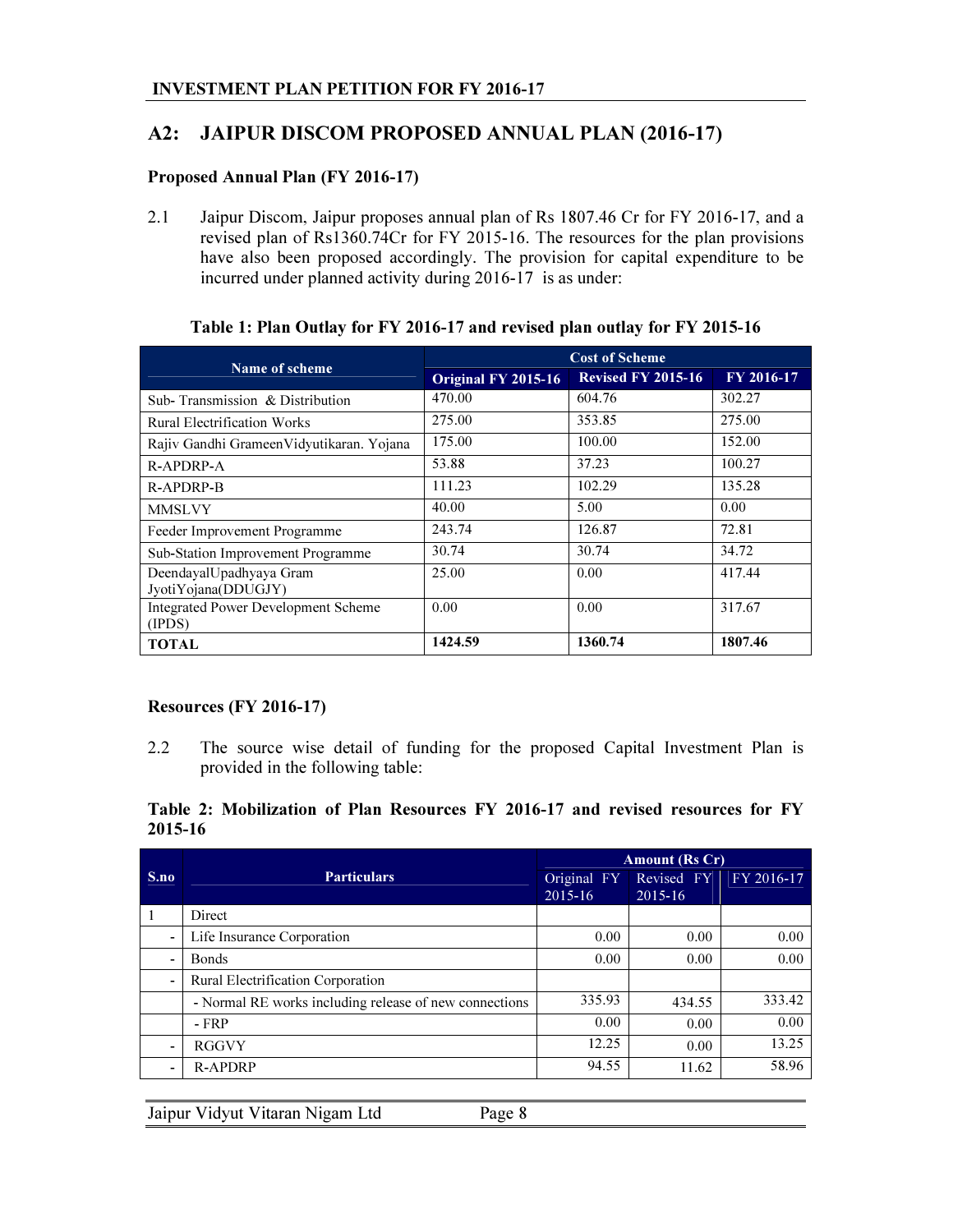|                          |                            | <b>Amount (Rs Cr)</b>      |                           |            |  |
|--------------------------|----------------------------|----------------------------|---------------------------|------------|--|
| S.no                     | <b>Particulars</b>         | Original FY<br>$2015 - 16$ | Revised FY<br>$2015 - 16$ | FY 2016-17 |  |
|                          | PFC/Commercial Banks/NCRPB | 329.00                     | 512.50                    | 261.49     |  |
| $\overline{\phantom{0}}$ | <b>DDUGJY/IPDS</b>         | 7.00                       | 5.25                      | 256.32     |  |
|                          | RGGVY (Grant)              | 157.50                     | 0.00                      | 136.80     |  |
|                          | DDUJGY (Grant)             | 15.00                      | 47.24                     | 441.04     |  |
| $\overline{\phantom{a}}$ | R-APDRP Part $A&B$ (Grant) | 53.88                      | 0.00                      | 167.91     |  |
|                          | TOTAL (1)                  | 1005.11                    | 1011.16                   | 1669.19    |  |
| 2                        | Through State Govt.        |                            |                           |            |  |
|                          | State Govt. Equity         | 379.48                     | 349.58                    | 138.27     |  |
|                          | Equity against MMSLVY      | 40.00                      | 0.00                      | 0.00       |  |
|                          | Total $(2)$                | 419.48                     | 349.58                    | 138.27     |  |
|                          | Total $(1+2)$              | 1424.59                    | 1360.74                   | 1807.46    |  |

#### Head Wise overall Plan for FY 2016-17

Head A: - Sub-Transmission & Distribution works:-

- 2.3 Variousschemes were launched and completed in XI plan to strengthen the existing network. Accordingly, the system require further improvement and strengthening so that the system becomes robust and improved and thereby is able to provide a quality and reliable supply to the consumer with less number of interruptions. The proposed schemes are also aimed to intensify electrification in the Discom area. The proposed works/schemes will ensure expansion of the distribution network.
- 2.4 A provision of Rs 302.27 Cr has been kept under the plan scheme for Subtransmission and Distribution System Improvement scheme during FY 2016-17. This provision is meant for construction of 33 KV Sub- Stations and associated lines with inter connection of 11 KV line and laying of the neutral wire with mid span pole, release of service connection for its identified scheme, etc. for strengthening the Sub-Transmission & Distribution network to reduce the T&D losses  $\&$  improve the quality & reliability of electric supply in jurisdiction of Jaipur Discom.
- 2.5 The GPVVY Scheme has been approved from Govt. of Rajasthan and the features of the Scheme are as follows:
	- a. Each Panchayat of state shall have an independent 11KV feeder covering the villages of the Panchayat.
	- b. Additional 33/11 KV S/S will be created for a group of 3 to 4 Panchayat at the load centre.
	- c. The length of 11 KV feeder preferably is not more than 5-7 Km.
	- d. Each 33/11 KV S/S will have not more than 3 to 4, 11KV feeders for feeding the villages Panchayat wise.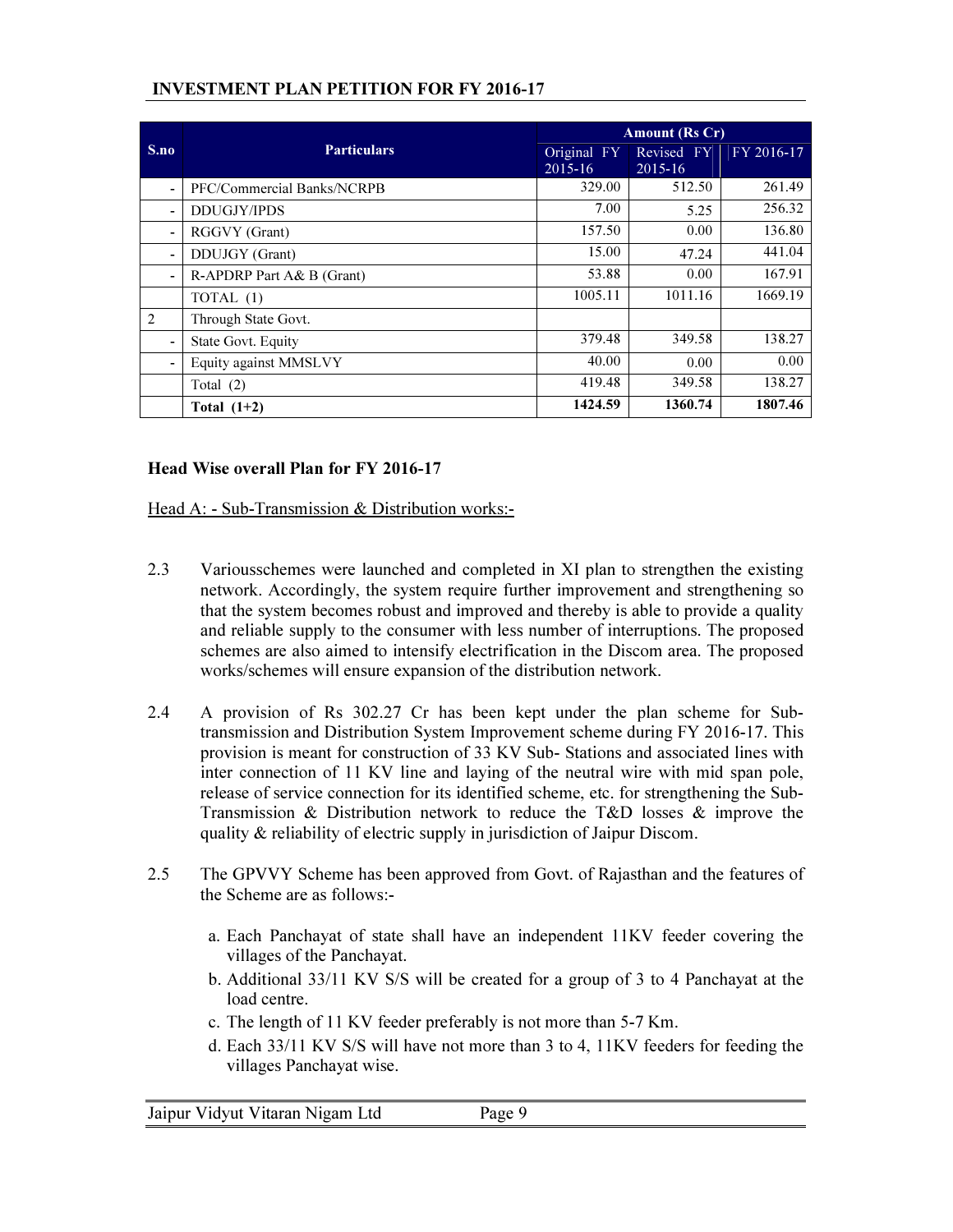- e. 33/11 KV S/S capacity will be such that not more than 80% load comes in peak season.
- f. Each 11KV feeder will be restricted possibly to a maximum load of 80 Amps.
- g. Spans of overhead 11KV line in the rural areas will be tried to be reduced by providing intermittent poles.
- h. Neutral wire shall be drawn for each 1 phase transformer upto 33/11 KV so as ensure safety of 1 phase system as a consequence of growth in domestic demand of rural areas in future.
- i. The works of GPVVY are under progress and are covered under STDP head.
- *2.6* The physical progress report of the works under this head for the year FY 2015-16 is shown in *Annexure-A*. The financial progress is shown in *Annexure -B*
- 2.7 The physical targets of works under Sub Transmission and Distribution Head is shown in the table below:-

| <b>Particulars</b>    | Unit       | <b>Physical Targets</b> |
|-----------------------|------------|-------------------------|
| 33/11KV Sub Stations. | <b>MVA</b> | 270                     |
| 33/11KV Sub Stations. | Nos.       |                         |
| 33 KV Lines           | Kms        | 360                     |

Table 3: Physical Targets for Sub-transmission and Distribution works for FY 2016-17

*Procedure for identification, selection and implementation:-* 

2.8 The schemes are identified on a need basis, with the objective to increase reliability of the network, to strengthen the network, and for improvement of the system to meet the demand growth; the circle planning department initiate the proposals along with the detailed technical due-diligence & after cost-benefit analysis of the proposed investment to be undertaken in the field. The proposals are being forwarded to the headquarters for approval. The planning division at headquarters selects the schemes on the basis of priority and according to the available sanction for the year from the government. All the schemes under Sub-Transmission and Distribution works, RE works are under Rs. 10 Cr.And the same are being implemented after administrative, technical and financial sanctions of the competent authority in accordance to delegation of powers (DOP).

#### Head B - Normal Rural Electrification (RE) work including release of new agriculture connection:-

2.9 Schemes under RE works are aimed at electrification, providing electricity connections,improvement of sub transmission and distribution system and reduction of T&D lossesin rural areas.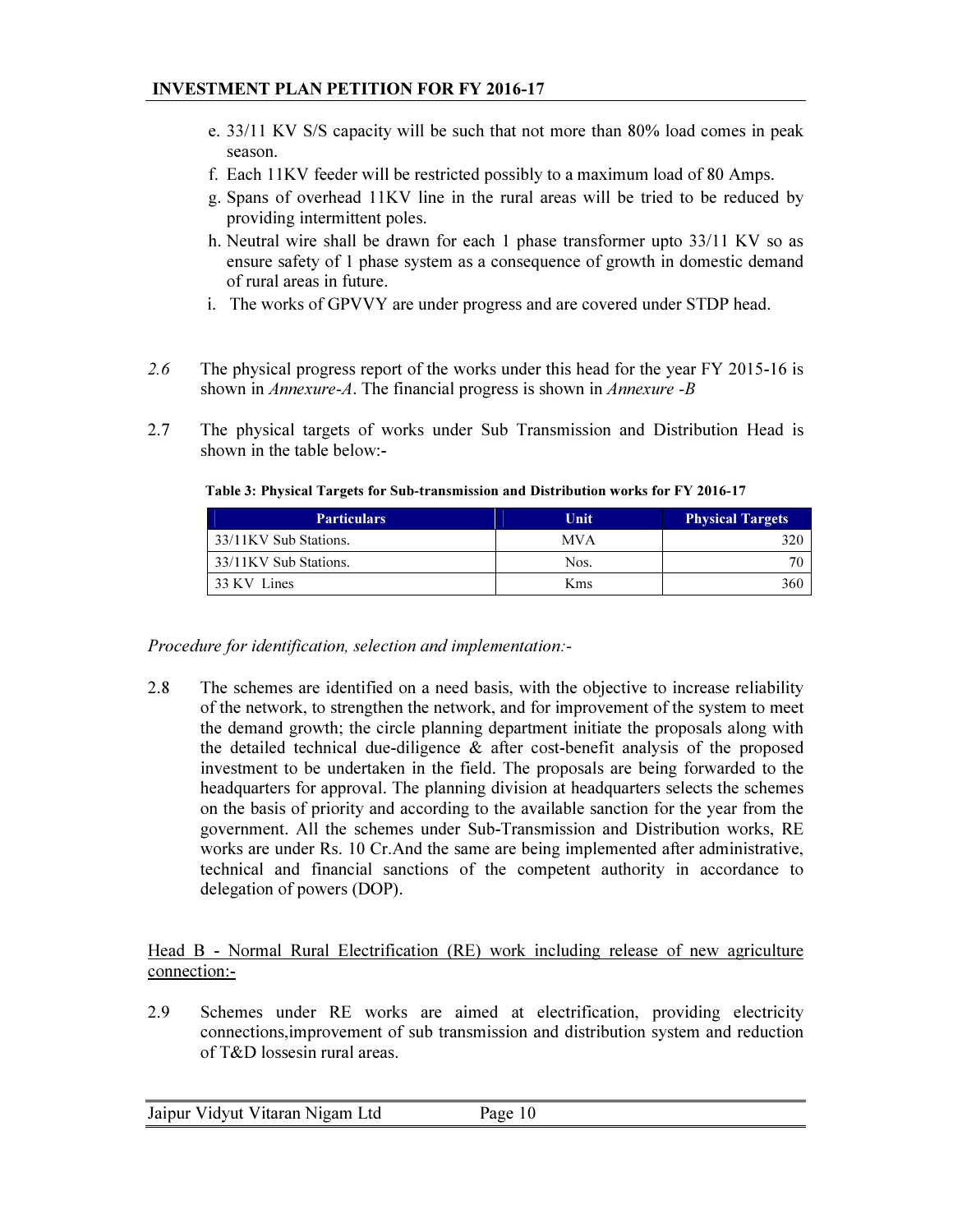- 2.10 A provision of Rs 275.00 Cr has been kept for RE program during FY 2016-17.
- 2.11 Under this provision approximately7930 number of Agriculture connections shall be released. This will help theDiscom to clear the pending waiting list of Agriculture consumers in rural areas.
- 2.12 The benefits envisaged from execution of schemes under RE works include:
	- Expansion of distribution network to supply power to rural areas.
	- Reduction in system losses and improvement reliability parameters.
	- Providing domestic connections in rural areas
	- Energisation of wells with a view to increase water supply.
- 2.13 The physical progress under this head for FY 2015-16is shown in *Annexure-A*. The financial progress is shown in *Annexure-B*.

#### Head C- Rajiv Gandhi GraminVidhyutikaranYojana( RGGVY work)

- 2.14 A lump sum provision of Rs. 152.00 Cr has been kept for execution of works under this scheme.
- 2.15 The scope of this scheme has been expanded in the XIIth Plan to include electrification of hamlets with a population of greater than a hundred people. The RGGVY works include the creation of infrastructure required to electrify the identified villages, hamlets and to provide B.P.L and A.P.L connections.
- 2.16 The scheme provides for free of cost connection to all rural households living below poverty line.
- 2.17 Supply of good quality power would enable dispersal of small industries, khadi and village industries in the rural areas. It will also facilitate delivery of modern health care, education and application of information technologies. This is aimed at accelerating rural development, employment generation and poverty alleviation.
- 2.18 The benefits envisaged from execution of schemes under RGGVY works include:
	- Intensive village and hamlet electrification
	- Release of connection to BPL and APL consumers

*Estimated Cost of Works*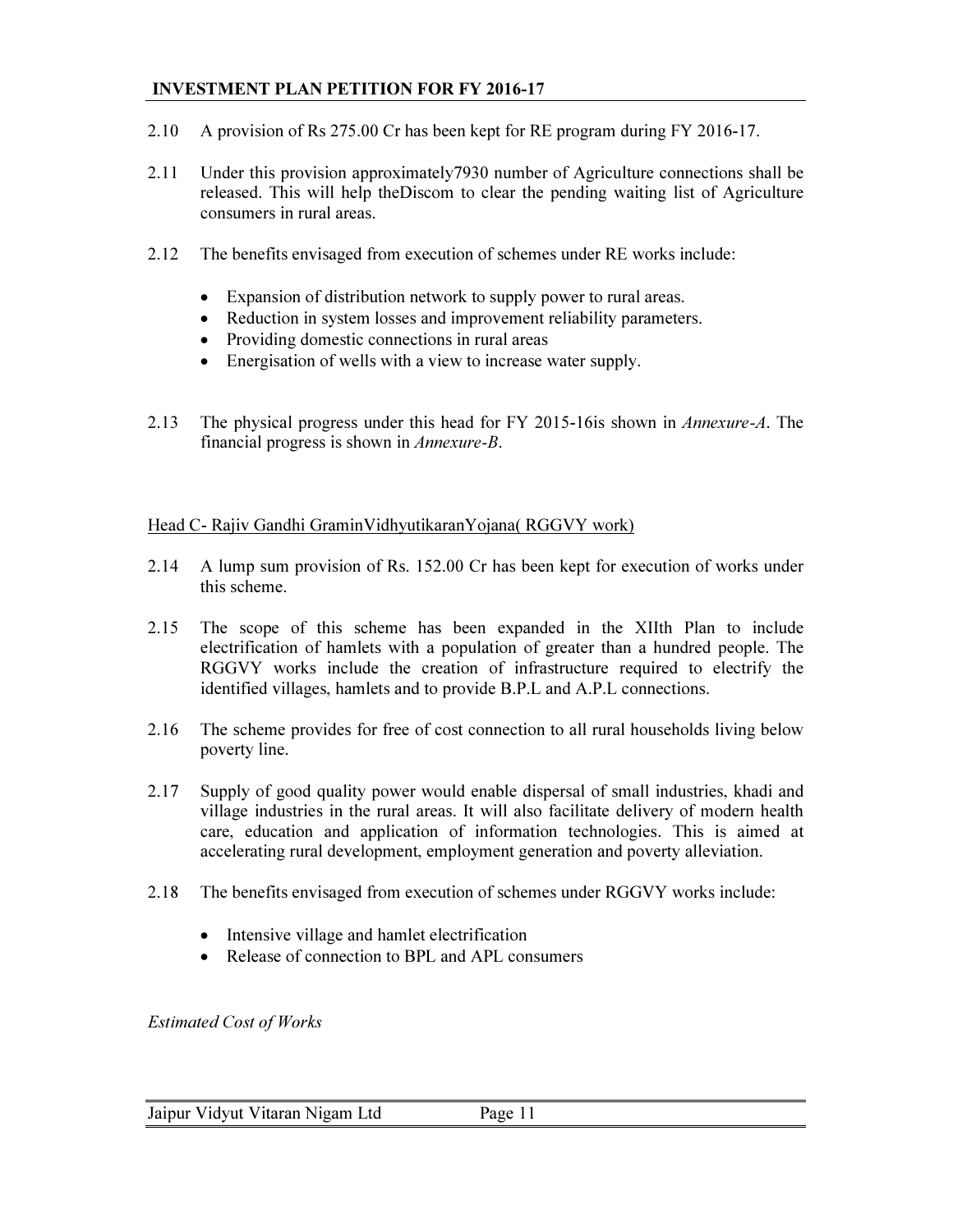- 2.19 The Plan provision for execution of works under this scheme shall approximate to Rs. 152.00 Cr during the FY 2016-17. The Schemes will be funded as per the RGGVY policy by Rural Electrification Corporation.
- 2.20 The physical progress of works under this scheme for FY 2015-16is shown in *Annexure A*. The Financial progress is shown in *Annexure B.*
- *2.21* The details of the scheme along with DDUGJY for FY 2016-17 are shown in *Annexure C.*

#### Head D: - R-APDRP

#### *R-APDRP works – Part – AFor IT Implementation& SCADA*

#### *Brief Description of Proposal*

- 2.22 Under the scheme works for developing IT enable activities such as SCADA etc. and strengthening of existing network have been taken up. As per the phasing the scheme for IT enable activities under Part-A of R-APDRP has been sanctioned by MOP, GOI. The work has started and it is expected that execution of scheme under R-APDRP Part-A shall be completed shortly.
- 2.23 R-APDRP- part A is further divided into two parts:
	- Establish IT system in towns having population of more than 30,000.
	- Install SCADA in selected towns having population of more than 4 Lakhs & Annual input energy of 350 MU's
- 2.24 Benefits arising after execution:
	- Strengthening of existing network with sustained loss reduction.
	- Enable accurate baseline data.
	- Process automation will be achieved.
	- Enable IT implementation
- 2.25 The major works that are being undertaken are Installation of hardware and software for data center, installation of hardware and software for Disaster recovery centre, establishment of customer care center at Discoms HQ's, installation of Modems for Meter Data Acquisition System etc.

#### *Estimated Cost of Works*

2.26 The estimated cost of RAPDRP-A works to be undertaken during FY 2016-17 is Rs. 100.27 Cr. The schemes will be funded under R-APDRP schemes from central government by PFC.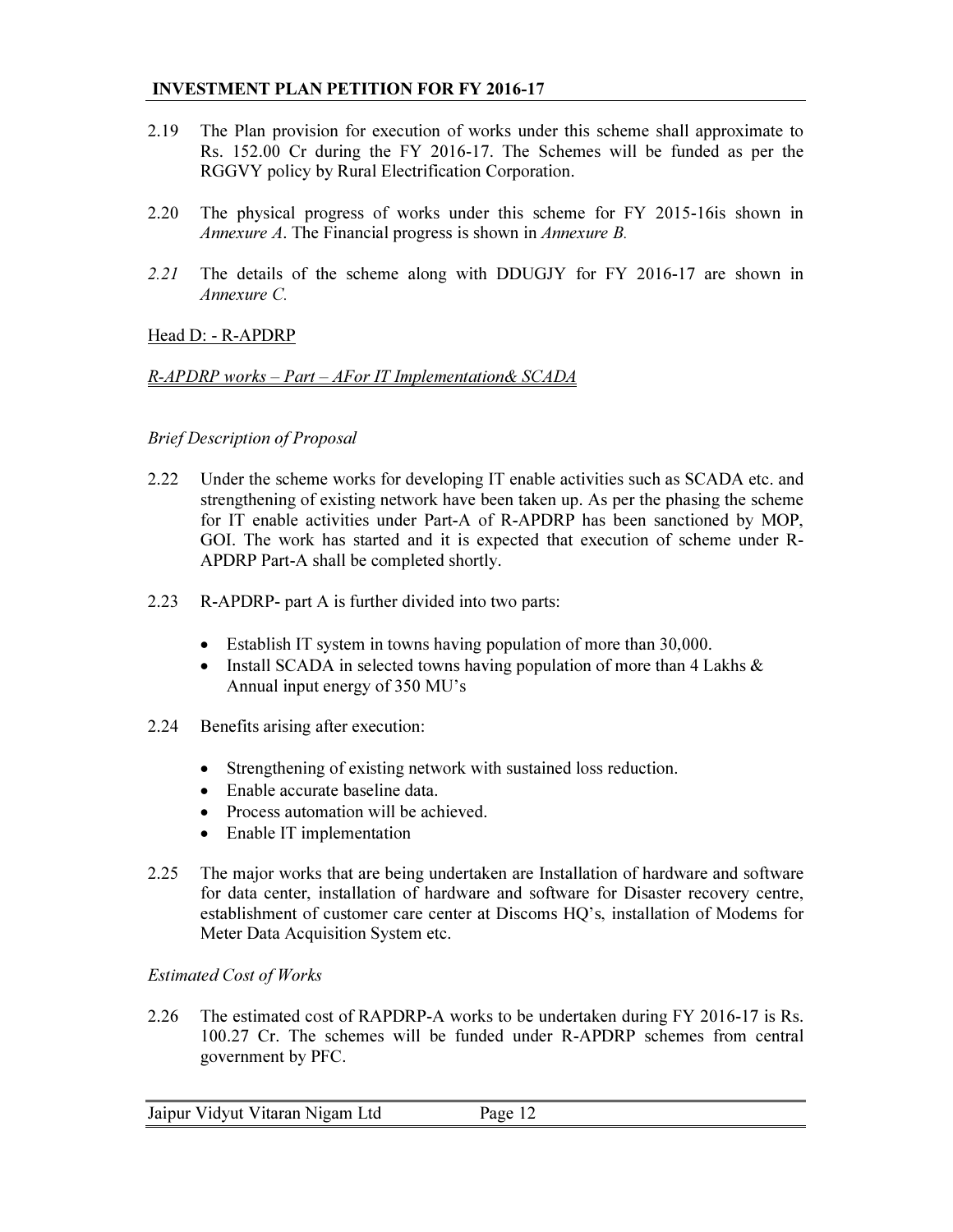#### 2.27 The details of the scheme for FY 2016-17 are shown in *Annexure D.*

#### *R-APDRP- Part B Non SCADA towns & SCADA Towns*

#### *Brief description about proposal:*

- 2.28 It is an initiative of government of India with focus on establishment of base line data; maintain reliability of supply and reduction of AT&C losses through strengthening & up gradation of sub transmission and distribution network. This scheme covers cities and towns of urban areas with population of more than 30,000.
- 2.29 Initially 25% funds will be provided as loan from GOI and balance is to be raised from financial institutions. Based on the criteria for reduction of AT&C losses below 15% and maintaining the same below that level, 10% of the total project cost of the town will be converted into grant every year & that is maximum of 50% of the total project cost of a town can be converted into grant if the losses of that town are brought below the 15% and are maintained for 5 years. The AT&C losses will be verified by a TPIEA-EA M/s. Voyant Solution Pvt. Ltd., Gurgaon who has been appointed as TPIEA-EA by PFC. Base line losses of 30 towns are already verified by TPIEA-EA, details of which are provided in the table below. The major work in this scheme will be done in this year. In FY 2016-17 the major works shall include the setting up and expanding of SCADA systems in Jaipur and Kota.
- 2.30 The approximate cost of the works to be executed during theyear FY 2016-17 shall be Rs. 135.28 Cr. As per phasing the scheme for IT enable activities under Part-A R-APDRP has been sanctioned by MOP, GOI. The work is under progress and shall be completed shortly.
- 2.31 The details of the scheme for FY 2016-17 are shown in *Annexure E*
- 2.32 The financial progress under RAPDRP Part A and RAPDRP Part B for FY 2015- 16has been shown in *Annexure-B*

#### Head E: - Feeder Improvement Programme

*Brief description about proposal:* 

- 2.33 A provision of Rs72.81 Crores has been kept for execution of feeder Improvement Programme. Main features of this programme are as under-
	- 1. Tightening of loose wires
	- 2. Straightening of tilted poles
	- 3. Insertion of Pole in long span for providing adequate ground clearance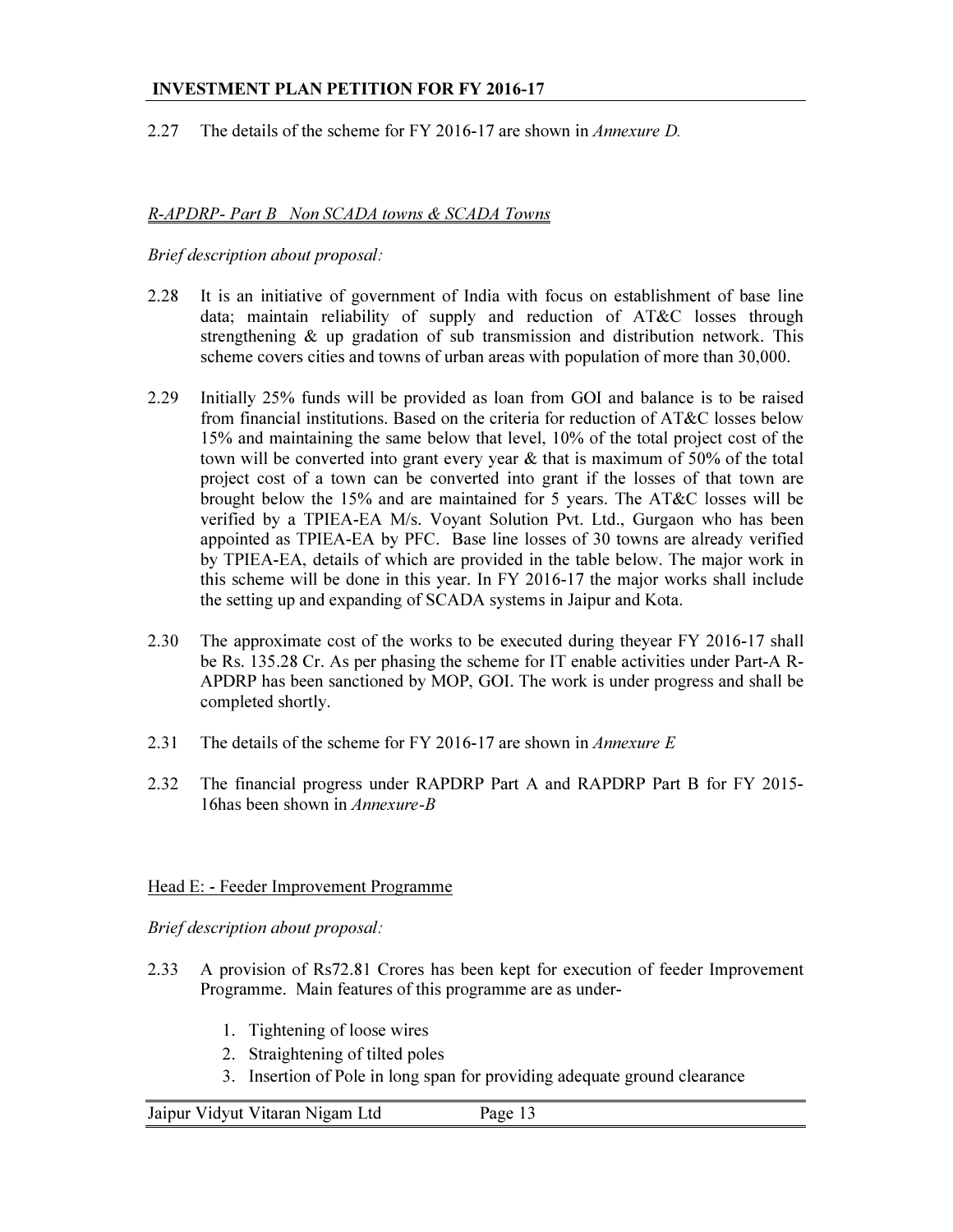- 4. Reconditioning of distribution transformer single phase
- 5. Reconditioning of distribution transformer three phase
- 6. Replacement of obsolete AB cables
- 7. Capacity argumentation of single phase DT's
- 8. Earthling of single phase DT's
- 9. Providing three phase systems in villages near to 33/11 KV S/s
- 10. Tightening of loose AB cable
- 11. Providing M-seal / repairing of unsealed cable points.
- 12. Providing Insulated connectors
- 13. Replacement of defective meters
- 14. Transformer reading platform etc

#### Head F: - Sub Station Improvement Programme

*Brief description about proposal:* 

- 2.34 A provision of Rs. 34.72 crores has been kept for execution of Sub Station Improvement Programme. Main features of this programme are as under-
	- 1. Replacement of non-operative roster switches
	- 2. Installation of new roster switches
	- 3. Repair/replacement of non-operative circuit breakers
	- 4. Installation of new circuit breakers
	- 5. Replacement of non-functioning feeder meters.
	- 6. Installation of new feeder meters
	- 7. Improvement of earthling at 33 KV substation/power transformers, etc.

#### Head G: - DeendayalUpadhyaya Gram JyotiYojan (DDUGJY)

*Brief description about proposal:* 

- 2.35 Government of India has approved the "DeendayalUpadhyaya Gram JyotiYojna" (DDUGJY) on 3rd December, 2014 for:
	- i. Separation of agriculture and non-agriculture feeders facilitating judicious restoring of supply to agricultural & non-agriculture consumers in the rural areas;
	- ii. Strengthening and augmentation of sub-transmission  $\&$  distribution infrastructure in rural areas, including metering of distribution transformers/feeders/consumers.
- iii. Rural electrification, as per CCEA approval dated 01.08.2013 for completion of the targets laid down under RGGVY for 12th and 13th Plans by carrying forward the approved outlay for RGGVY to DDUGJY.

|  | Jaipur Vidyut Vitaran Nigam Ltd | Page 14 |  |
|--|---------------------------------|---------|--|
|  |                                 |         |  |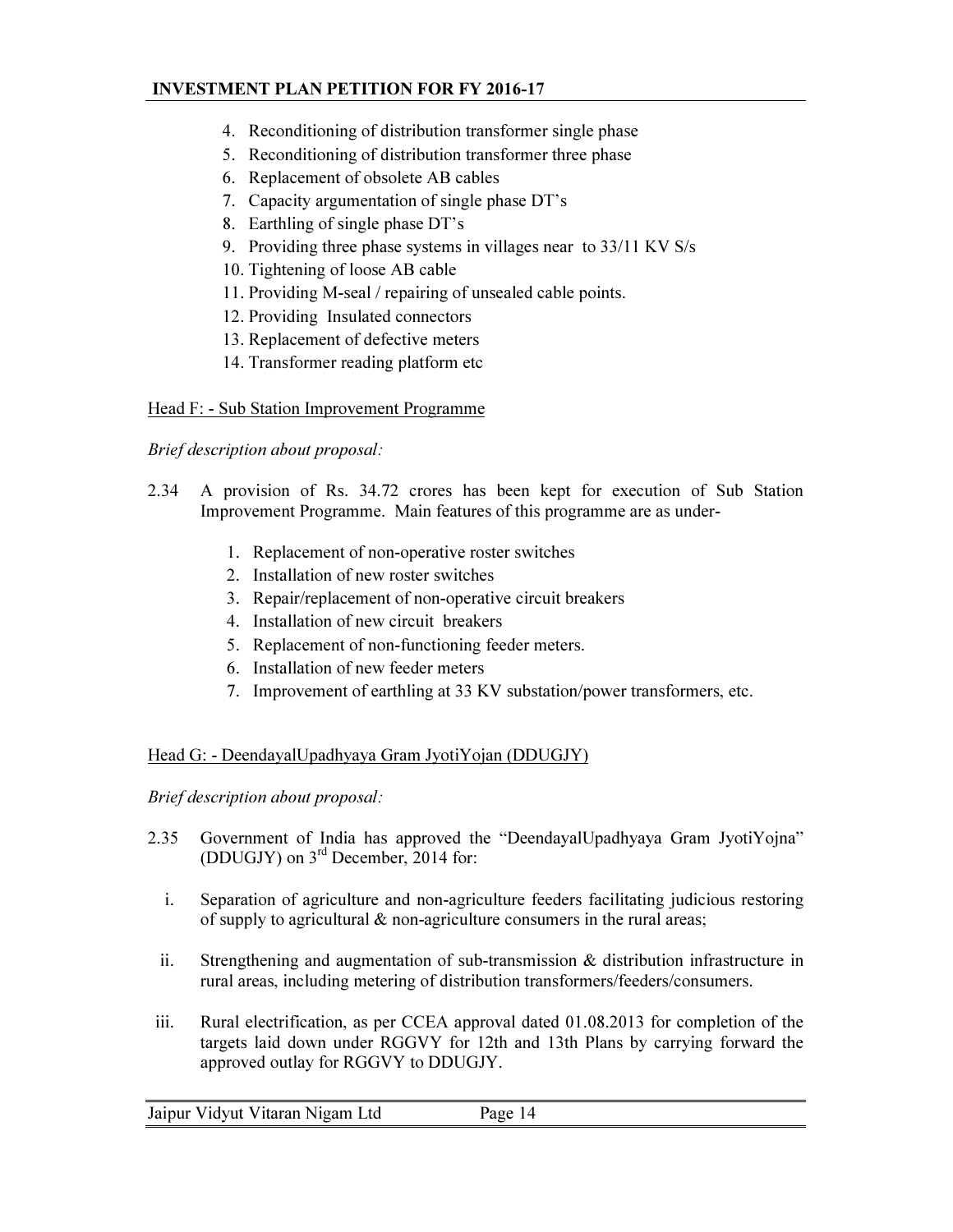- 2.36 The existing Rajiv Gandhi GrameenVidyutikaranYojana (RGGVY) has been subsumed in the new scheme and the unspent amount of RGGVY will be carried forward to DDUGJY. All Discoms are eligible for financial assistance under the scheme.Rural Electrification Corporation Limited (REC) will be the nodal agency for implementation of the scheme.
- 2.37 A provision of Rs417.44 Crores has been kept for the works to be carried out under this DDUGJY Scheme for Jaipur Discom in FY 2016-17.
- *2.38* The details of the scheme along with RGGVY for FY 2016-17 are shown in *Annexure C.*

#### Head H: - Integrated Power Development Scheme (IPDS)

#### *Brief description about proposal:*

- 2.39 Government of India launched the Integrated Power Development Scheme (IPDS) to extend financial assistance against capital expenditure to address the gaps in sub transmission & distribution network and metering in urban areas to supplement the resources of DISCOMs/Power Dept.
- 2.40 The scheme for urban areas comprises of the following components:
	- a) Strengthening of Sub-transmission and Distribution network in urban areas including provisioning of solar panels on Govt. buildings including Net-Metering.
	- b) Metering of feeders / distribution transformers / consumers in urban areas and,
	- c) IT enablement of distribution sector and strengthening of distribution network, as per CCEA approval dated 21.06.2013 for completion of the targets laid down under R-APDRP for 12th and 13th Plans by subsuming R-APDRP in IPDS and carrying forward the approved outlay for RAPDRP to IPDS.
- 2.41 The projects under the scheme shall be formulated for urban areas (Statutory Towns) only and will cover works relating to strengthening of sub-transmission & distribution network, including provisioning of solar panels on Govt. buildings including Net-metering, metering of feeders /distribution transformers / consumers and IT enablement of distribution sector. Scope of IT enablement extended to the statutory towns having population upto 5000 as per Census 2011. In 1st phase towns having population upto 15000 may be taken up and the population threshold may be gradually reduced to 5000. For special category states the population threshold may be 5000.
- 2.42 A provision of Rs 317.67 Crores has been kept for the works to be carried out under this IPDS Scheme for Jaipur Discom in FY 2016-17.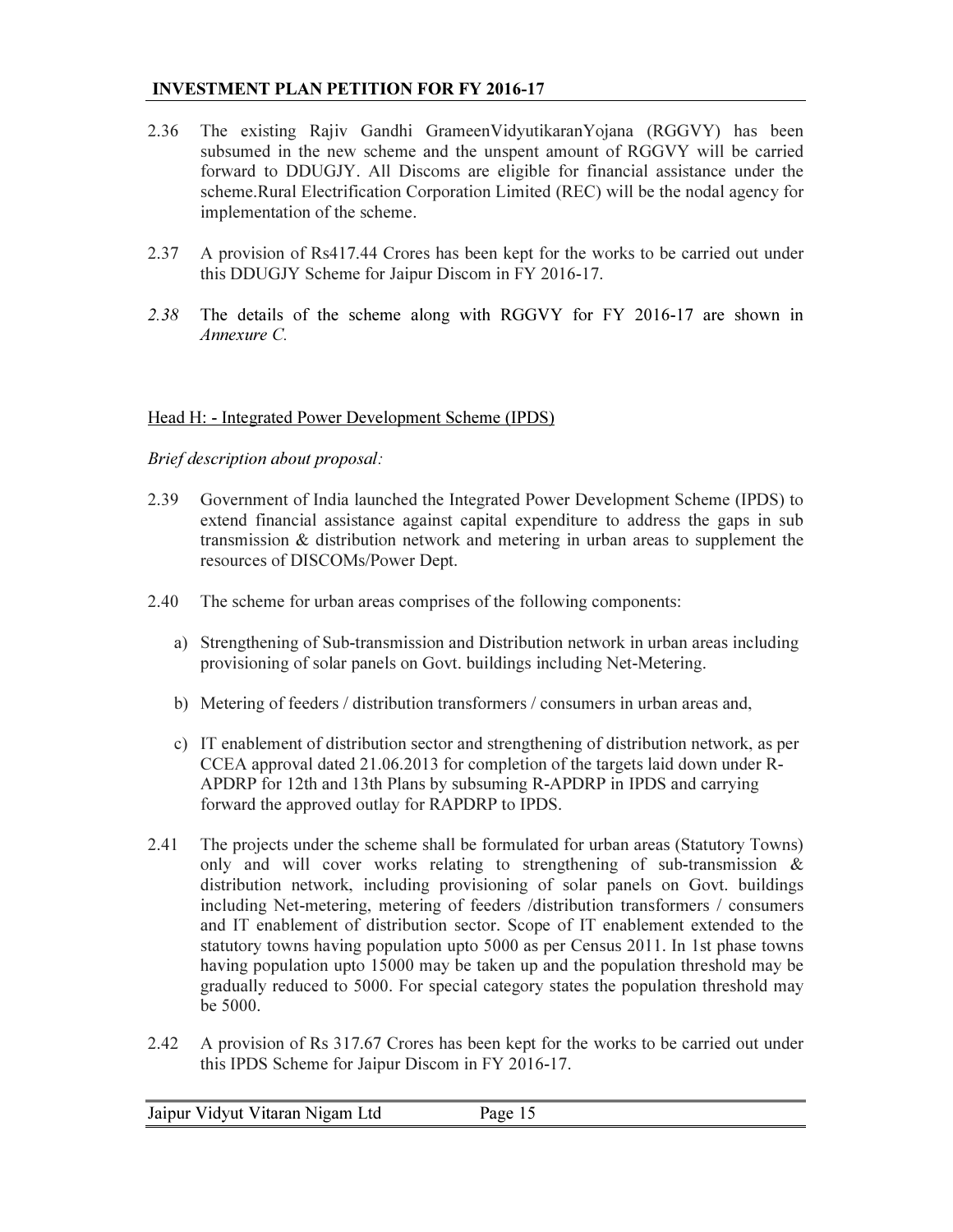*2.43* The proposed circle wise expenditure of the scheme for FY 2016-17 are shown in *Annexure F.*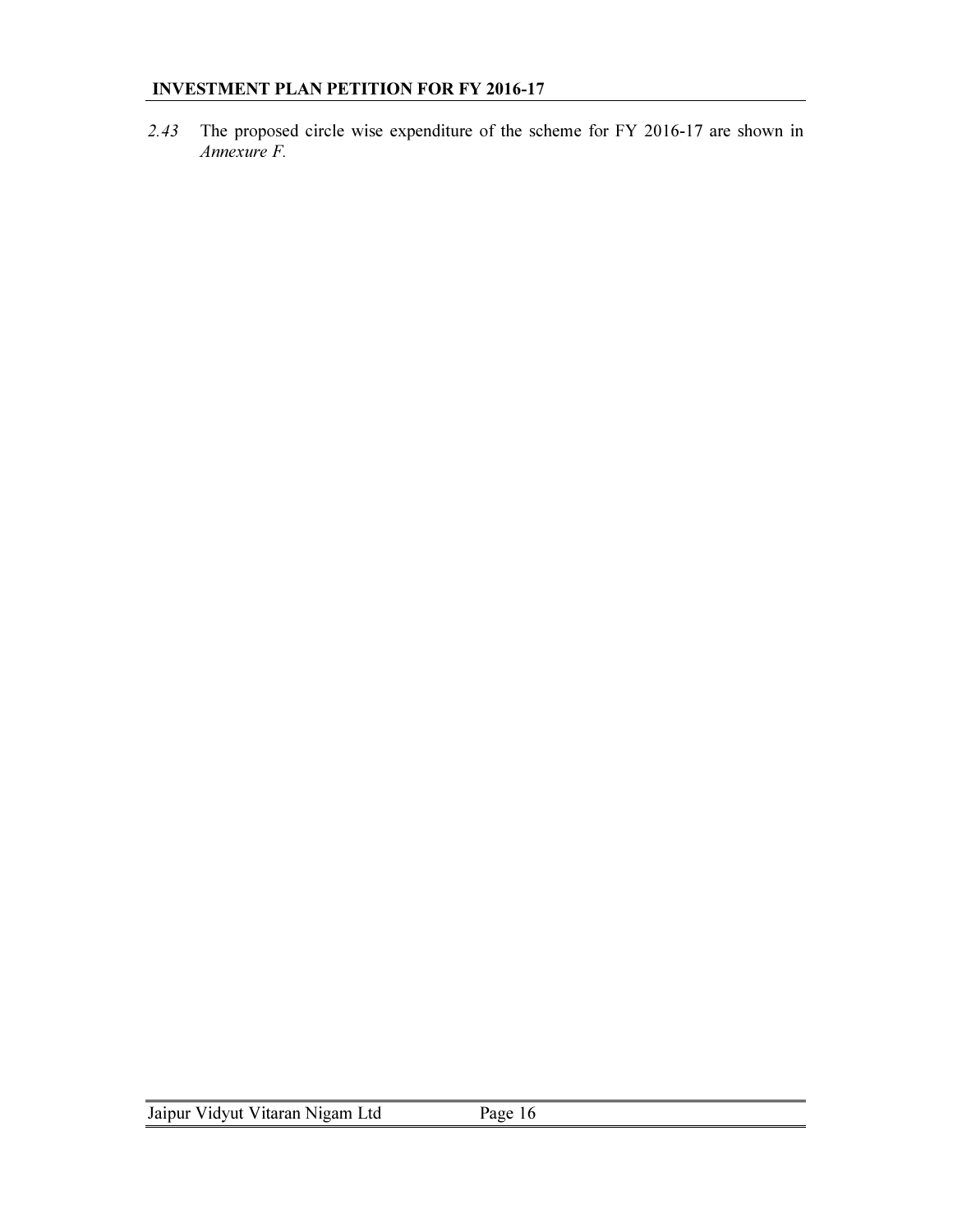#### Prayer to the Honourable Commission-

- a) To invoke the power conferred to it under section 181 of electricity Act-2003 to be read with RERC (Investment Approval) Regulation 2006 and to admit the petition seeking approval of investment plan for FY 2015-16.
- b) To pass any order as the Hon'ble Commission may deem fit and appropriate under the circumstances of the case and in the interest of justice.
- c) To condone any error/omission, delay and to give opportunity to rectify the same in submission.
- d) To permit the petitioner to make further submission, addition and alteration to this petition as may be necessary from time to time.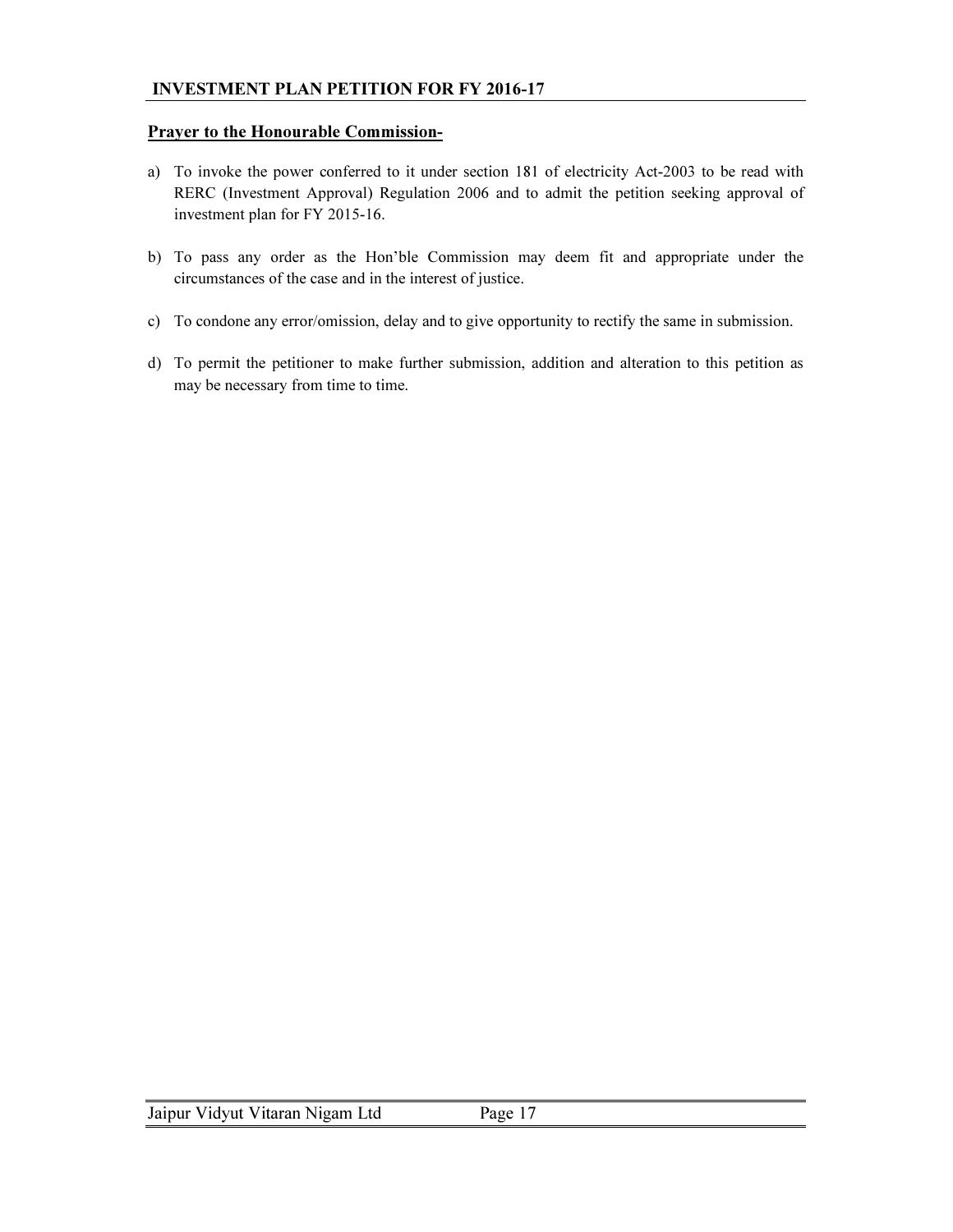## Annexure –A

| <b>Plan Works</b>                          | <b>Units</b> | <b>Target</b> | Achieved |
|--------------------------------------------|--------------|---------------|----------|
| 1)Sub Transmission and Distribution        |              |               |          |
| 1.1) 33 KV Lines                           | <b>K</b> ms  | 1035          | 689.23   |
| 1.2) 33/11 KV S/S                          | <b>Nos</b>   | 70            | 68       |
| 1.3) 33/11 KV S/S (New+Aug)                | <b>MVA</b>   | 320           | 490.25   |
| 2) Rural Electrification Works             |              |               |          |
| 2.1) Agriculture Pump Sets                 | <b>Nos</b>   | 15200         | 18696    |
| 2.2) Harizan Basties                       | <b>Nos</b>   | 15            | 5        |
| 3) RGGVY/AREP/MMSLY                        |              |               |          |
| 3.1) Villages Electrified (Along with REC) | <b>Nos</b>   | 4             | 11       |
| 3.2) BPL (As per RGGVY)                    | <b>Nos</b>   | 67688         | 2269     |

## Achievements in FY 2015-16 (Up to March'16) - Physical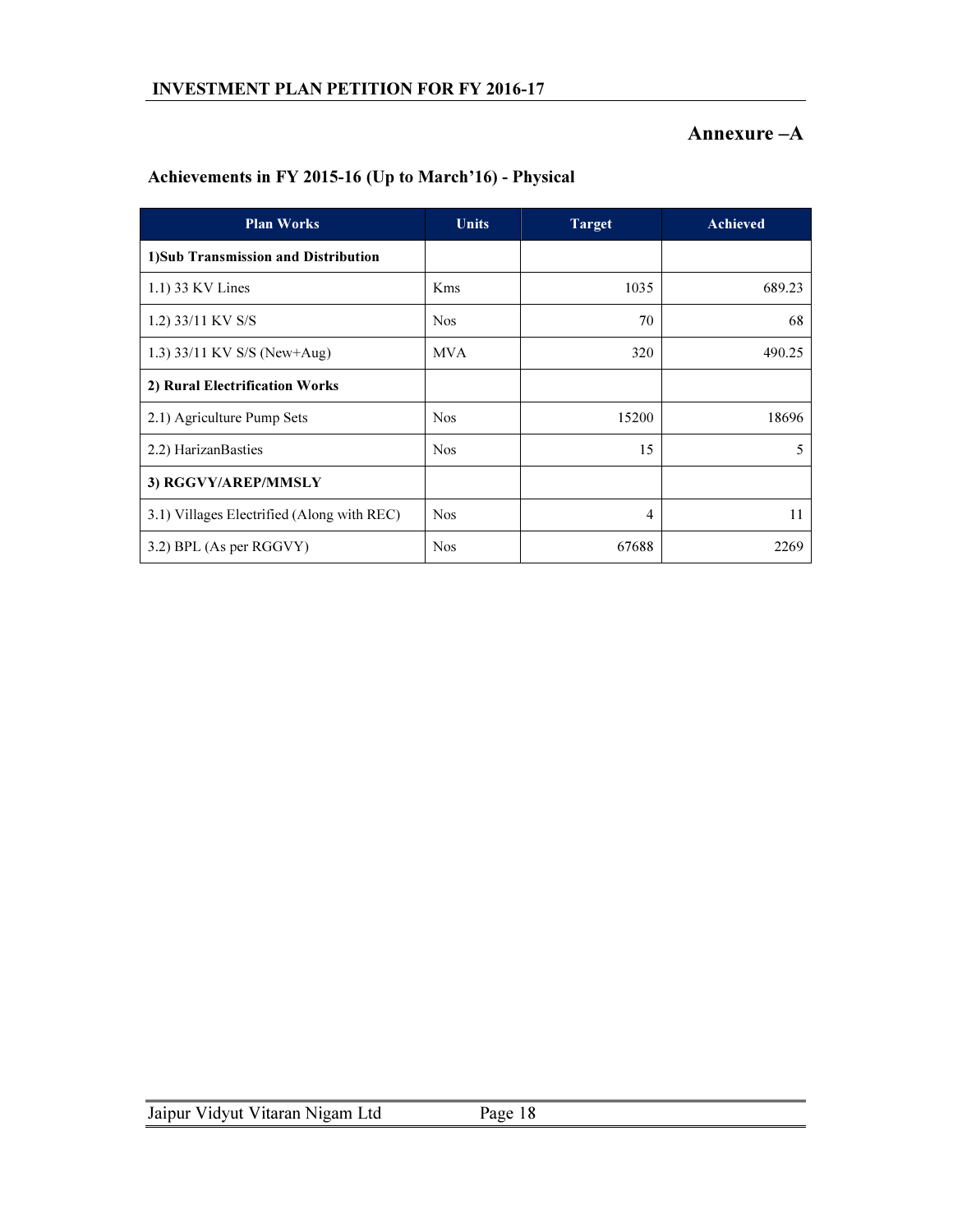## Annexure –B

| <b>Plan Works</b>                    | <b>Original Plan Allocation</b><br>(Rs Cr.) | <b>Expenditure Incurred</b><br>(Rs Cr.) |
|--------------------------------------|---------------------------------------------|-----------------------------------------|
| 1) Sub transmission and Distribution | 470.00                                      | 918.61                                  |
| 2) Rural Electrification Works       | 275.00                                      | 510.33                                  |
| $3)$ R.G.G.V.Y                       | 175.00                                      | 23.19                                   |
| 4) R-APDRP Part A                    | 53.88                                       | 2.36                                    |
| 5) R-APDRP Part B                    | 111.23                                      | 106.80                                  |
| 6) MMSLVY                            | 40.00                                       | 0.57                                    |
| 7) Feeder Improvement Programme      | 243.74                                      | 62.32                                   |
| 8) Substation Improvement Programme  | 30.74                                       | 22.19                                   |
| 9) DDUJGY                            | 25.00                                       | $\Omega$                                |
| <b>Total</b>                         | 1424.59                                     | 1646.37                                 |

## Achievements in FY 2015-16 (Up to March'16) – Financial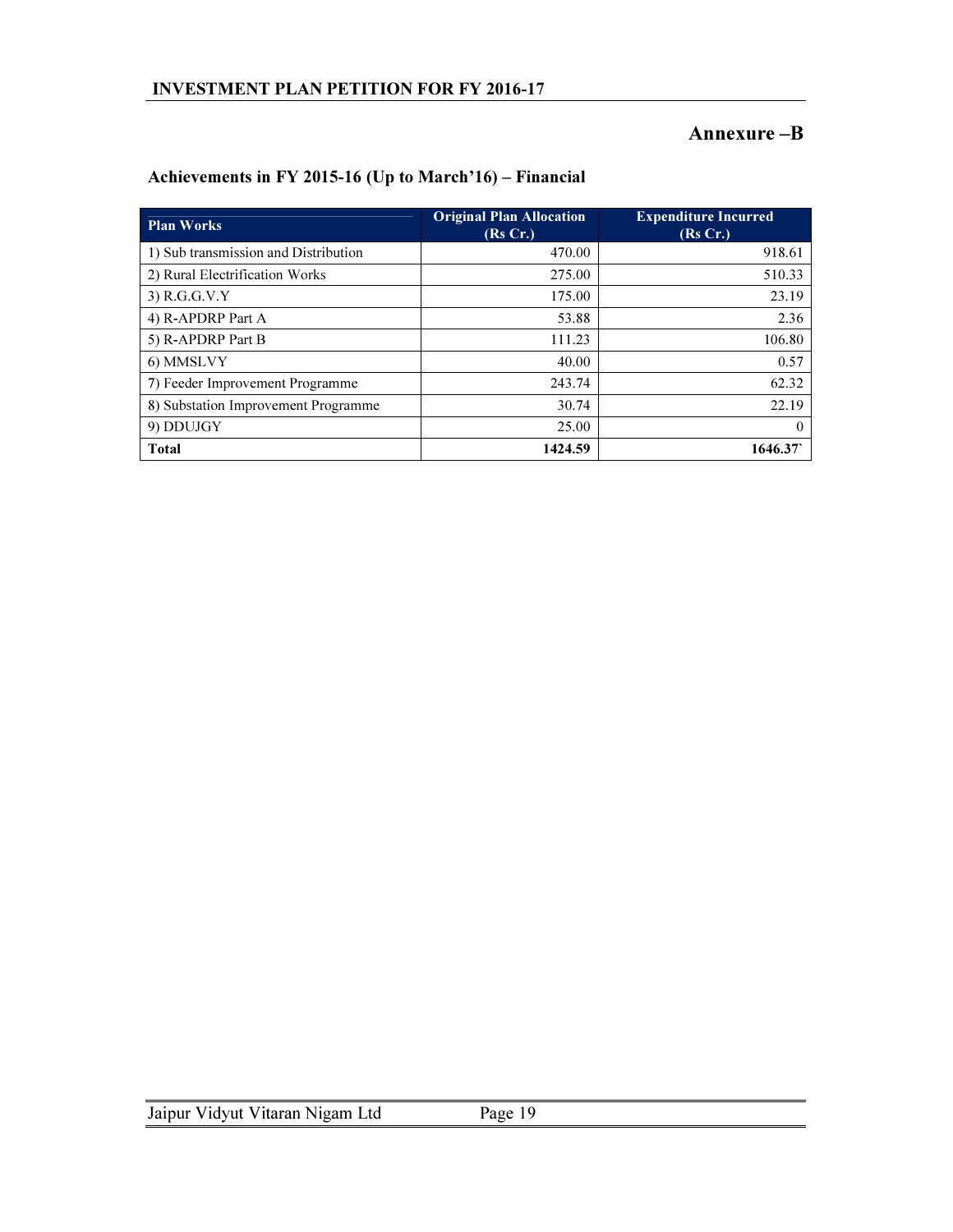## Annexure –C

Circle wise proposed financial targets of RGGVY and DDUGJY scheme for FY 2016- 

| S.No. | <b>Name of Schemes/District</b> | <b>RGGVY FY 2016-17 (Rs</b><br>Cr | <b>DDUJGY FY 2016-17</b><br>(Rs Cr) |
|-------|---------------------------------|-----------------------------------|-------------------------------------|
|       | Alwar                           | 49.58                             | 60.40                               |
| 2     | Bundi                           | 4.34                              | 18.37                               |
| 3     | Bharatpur                       | 12.06                             | 42.94                               |
| 4     | Baran                           | 6.28                              | 16.23                               |
| 5     | Dholpur                         | 0.00                              | 15.84                               |
| 6     | Dausa                           | 22.62                             | 31.23                               |
|       | JCC                             | 0.00                              | 0.00                                |
| 8     | <b>JPDC</b>                     | 0.00                              | 134.12                              |
| 9     | Jhalawar                        | 2.59                              | 22.86                               |
| 10    | Karauli                         | 26.48                             | 19.24                               |
| 11    | Kota                            | 3.52                              | 13.18                               |
| 12    | Sawaimadhopur                   | 21.78                             | 18.69                               |
| 13    | Tonk                            | 2.75                              | 24.34                               |
| 14    | <b>Total</b>                    | 152.00                            | 417.44                              |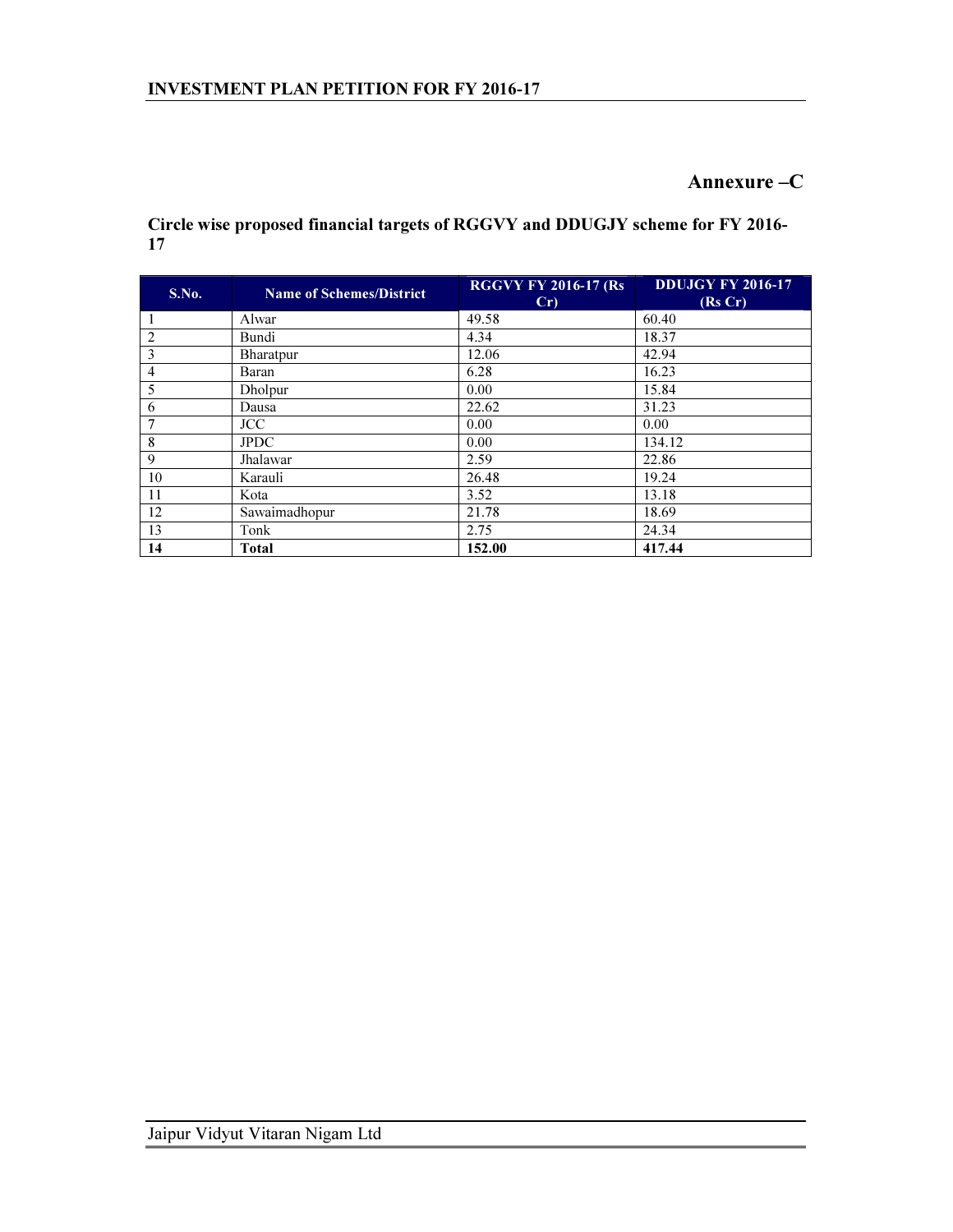## Annexure –D

| SI.<br>No.     | <b>District</b> | <b>Circle</b> | <b>Town/Project</b>                                                      | <b>Expenditure</b><br>proposed<br>during 2016-17<br>(Rs Cr.) |  |
|----------------|-----------------|---------------|--------------------------------------------------------------------------|--------------------------------------------------------------|--|
| $\mathbf{1}$   | Alwar           | Alwar         | Alwar                                                                    | 2.86                                                         |  |
|                |                 |               | Bhiwadi                                                                  |                                                              |  |
|                |                 |               | Khairtal                                                                 |                                                              |  |
| 2              | Baran           | Baran         | Baran                                                                    | 0.38                                                         |  |
|                | Bharatpur       | Bharatpur     | Bayana                                                                   |                                                              |  |
| 3              |                 |               | Bharatpur                                                                | 1.40                                                         |  |
|                |                 |               | Deeg                                                                     |                                                              |  |
|                |                 |               | Kaman                                                                    |                                                              |  |
| $\overline{4}$ | Bundi           | Bundi         | Bundi                                                                    | 0.60                                                         |  |
|                |                 |               | Lakheri                                                                  |                                                              |  |
| 5              | Dausa           | Dausa         | Dausa                                                                    | 0.65                                                         |  |
| 6              | Dhaulpur        | Dhaulpur      | Bari                                                                     | 0.80                                                         |  |
|                |                 |               | Dhaulpur                                                                 |                                                              |  |
| $\tau$         | Jaipur          | <b>JCC</b>    | Jaipur City Project Area with Data<br>Centre & Customer Care Centre Cost | 83.67                                                        |  |
|                |                 | <b>JPDC</b>   | Chomu                                                                    | 0.56                                                         |  |
|                |                 |               | Kotputli                                                                 |                                                              |  |
|                | Jhalwar         | Jhalwar       | Bhawani mandi                                                            |                                                              |  |
| 8              |                 |               | Jhalawar                                                                 | 0.87                                                         |  |
|                |                 |               | Jhalrapatan                                                              |                                                              |  |
| 9              | Karauli         | Karauli       | Hindaun                                                                  | 0.87                                                         |  |
|                |                 |               | Karauli                                                                  |                                                              |  |
| 10             | Kota            | Kota          | Kota                                                                     | 5.97                                                         |  |
|                |                 |               | Ramganjmandi                                                             |                                                              |  |
| 11             | Sawaimadhopur   | Sawaimadhopur | Gangapur city                                                            | 0.75                                                         |  |
|                |                 |               | Sawaimadhopur                                                            |                                                              |  |
| 12             | Tonk            | Tonk          | Niwai                                                                    | 0.89                                                         |  |
|                |                 |               | Tonk                                                                     |                                                              |  |
| <b>Total</b>   |                 |               |                                                                          | 100.27                                                       |  |

## Circle wise proposed expenditure for FY 2016-17 under R-APDRP Part A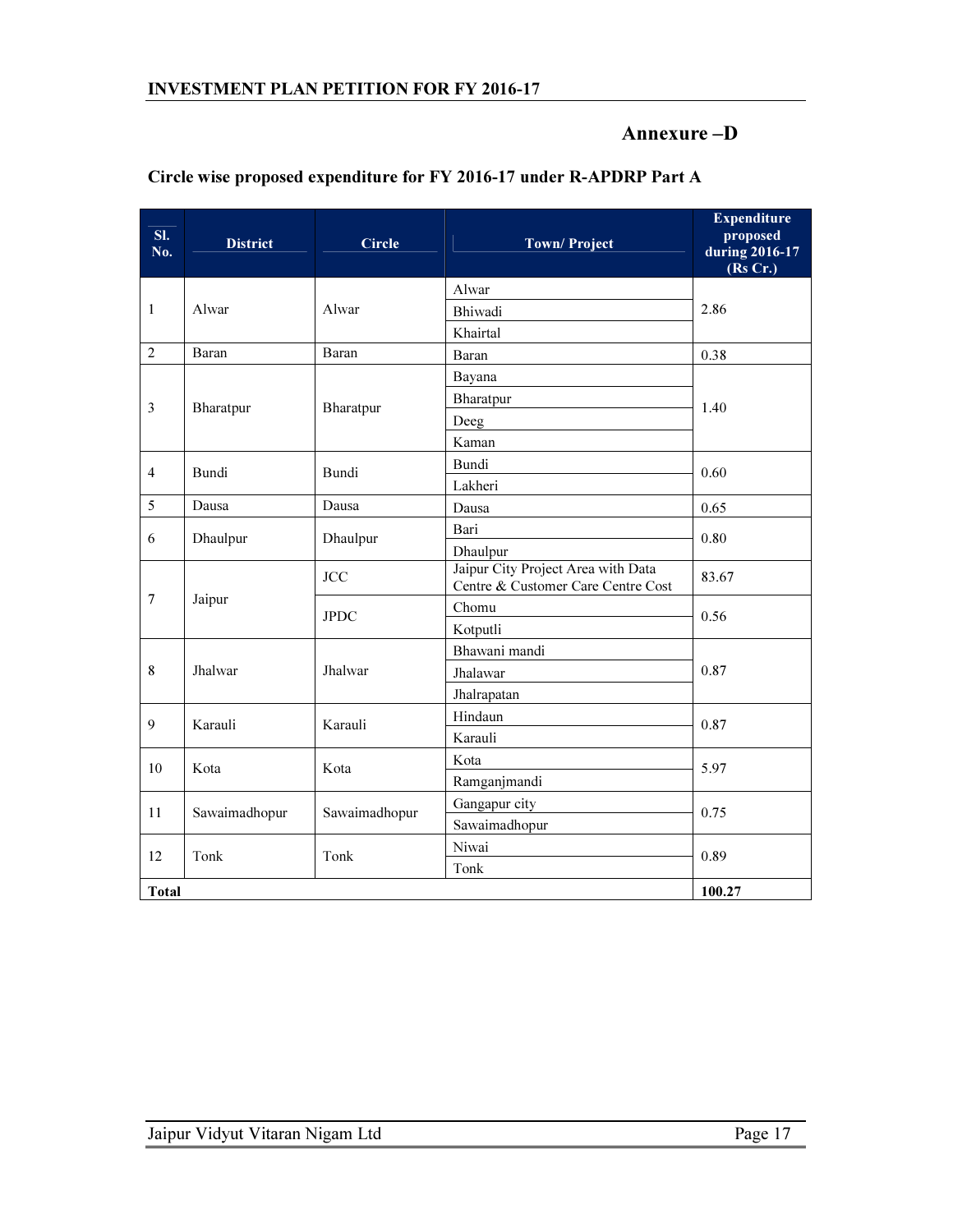## Annexure –E

| S.No           | <b>Circle</b> | <b>Physical Target (Towns covered in Scheme)</b> | <b>Expenditure</b><br><b>Proposed FY</b><br>2016-17 |  |
|----------------|---------------|--------------------------------------------------|-----------------------------------------------------|--|
| $\mathbf{1}$   | Alwar         | Khairthal (CLRC)                                 | 0.00                                                |  |
| 2              | Bhartatpur    | Bharatpur, (TW)                                  | 15.39                                               |  |
|                |               | Kaman (CLRC)                                     |                                                     |  |
|                |               | Deeg (CLRC)                                      |                                                     |  |
|                |               | Bayana (CLRC)                                    |                                                     |  |
| 3              | Dholpur       | Dholpur (TW)                                     | 4.83                                                |  |
|                |               | Badi (TW)                                        |                                                     |  |
| $\overline{4}$ | Dausa         | Dausa (TW)                                       | 1.47                                                |  |
|                | Karauli       | Karauli (CLRC)                                   |                                                     |  |
| 5              |               | Hindaun (TW)                                     | 5.59                                                |  |
| 6              | JCC           |                                                  | 70.82                                               |  |
| $\overline{7}$ | <b>JPDC</b>   | Kotputli (TW)                                    | 0.00                                                |  |
| 8              | Jhalawar      | Jhalawar (TW)                                    | 2.61                                                |  |
|                |               | J Patan (CLRC)                                   |                                                     |  |
|                |               | B. Mandi (CLRC)                                  |                                                     |  |
| 9              | Baran         | Baran (TW)                                       | 3.59                                                |  |
| 10             | Kota          | Scada (TW)                                       | 16.36                                               |  |
|                |               | R. Mandi (CLRC)                                  |                                                     |  |
| 11             | <b>Bundi</b>  | Bundi (TW)                                       | 2.33                                                |  |
|                |               | Lakheri (TW)                                     |                                                     |  |
|                |               | S.Madhopur (TW)                                  |                                                     |  |
| 12             | S.Madhopur    | Gangapur City (TW)                               | 8.63                                                |  |
| 13             | Tonk          | Tonk (TW)                                        | 3.66                                                |  |
|                | <b>Total</b>  |                                                  | 135.28                                              |  |

### Circle wise projected expenditure for FY 2016-17 under R-APDRP Part B